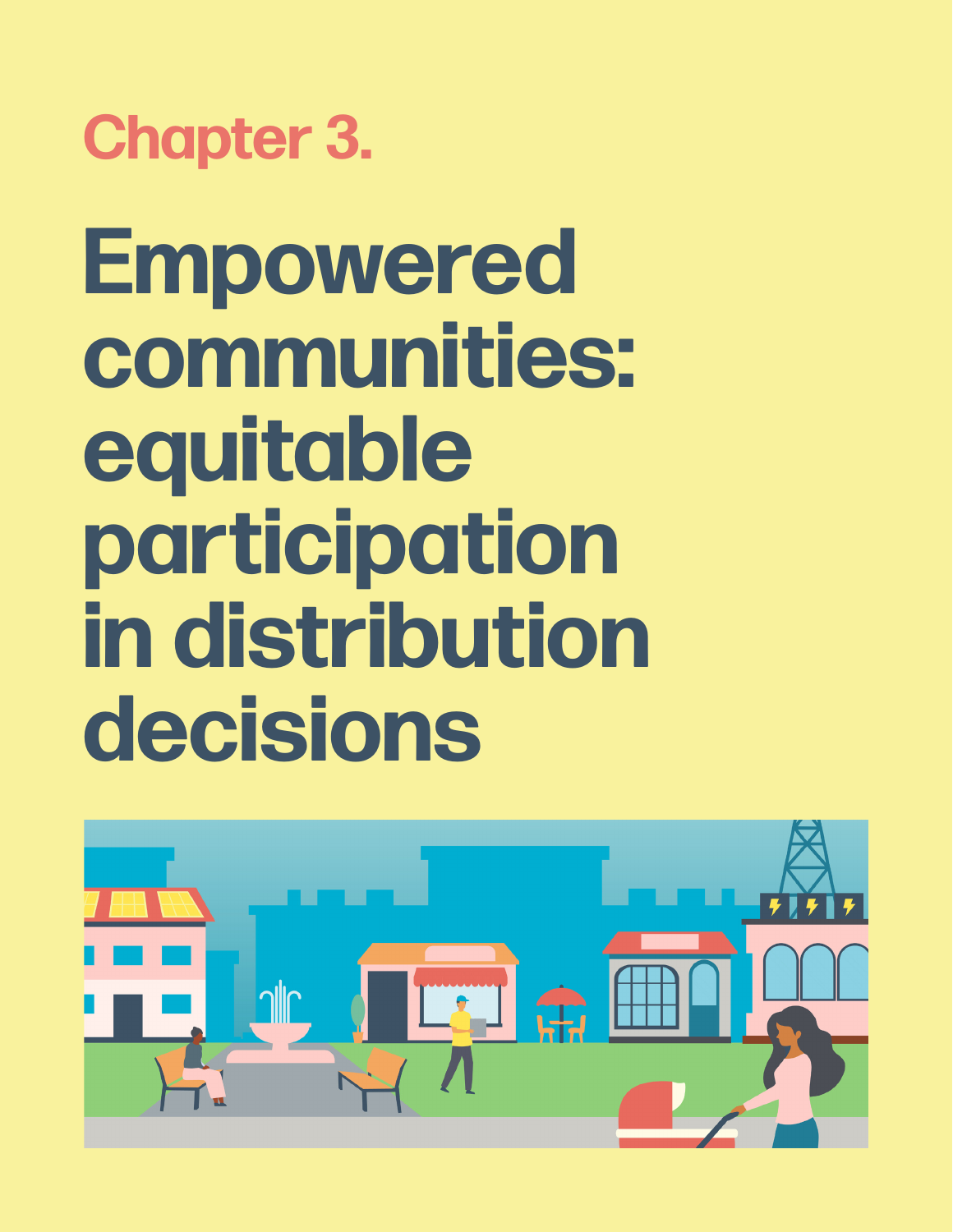# Chapter 3. Empowered communities: equitable participation in distribution decisions

"Injustice anywhere is a threat to justice everywhere. We are caught in an inescapable network of mutuality, tied in a single garment of destiny."

— Dr. Martin Luther King, Jr

# **3.1 Reader's guide**

PGE's Distribution System Plan (DSP) takes the first step toward outlining and developing a 21st century community-centered distribution system. This system primarily uses distributed energy resources (DERs) to accelerate decarbonization and electrification and provide direct benefits to communities, especially environmental justice communities.<sup>49</sup> It's designed to improve safety and reliability, ensure resilience and security and apply an equity lens when considering fair and reasonable costs.

This chapter describes the activities planned or in progress to create a human-centered distribution system that provides safe, secure, reliable and resilient power, at fair and reasonable rates. It includes PGE's evolving understanding of energy justice, where the company is on its Diversity, Equity and Inclusion (DEI) journey, and the approach taken to meet and exceed the Public Utility Commission of Oregon's (Commission or OPUC) requirements for this docket. It also puts forth a framework for community engagement best practices. Table 13 illustrates how PGE has met the Commission's DSP guidelines under Docket UM 2005, Order 20-485.50

For more details on how PGE has complied with the requirements under UM 2005, Order 20-485, see Appendix A: DSP plan guidelines compliance checklist.

#### **WHAT WE WILL COVER IN THIS CHAPTER**

Why community engagement and empowerment is critical to achieving a distribution system that benefits everyone

An overview of human-centered design and planning

The key characteristics of PGE's Community Engagement Plan

What PGE has learned from community engagement

| <b>DSP</b> guidelines | <b>Chapter section</b> |
|-----------------------|------------------------|
| 4.3.a.i               | Section 3.2            |
| 4.3.a.ii              | Section 3.2, 3.4, 3.5  |
| $4.3.a.$ iii          | Section 3.2, 3.3       |
| 4.4 h.v               | Section 3.3, 3.4, 3.5  |
| $4.5a-c$              | Section 3.5            |
| 5.3.d                 | Section 3.3            |
| $5.3.d.i-vi$          | Section 3.4            |

#### Table 13. Empowered communities: guideline mapping

49. PGE uses the definition of environmental justice communities under Oregon House Bill 2021, available at: [oregonlegislature.gov.](https://olis.oregonlegislature.gov/liz/2021R1/Measures/Overview/HB2021) 50. OPUC UM 2005, Order 20-485 was issued on December 23, 2020, and is available at: [apps.puc.state.or.us](https://apps.puc.state.or.us/orders/2020ords/20-485.pdf).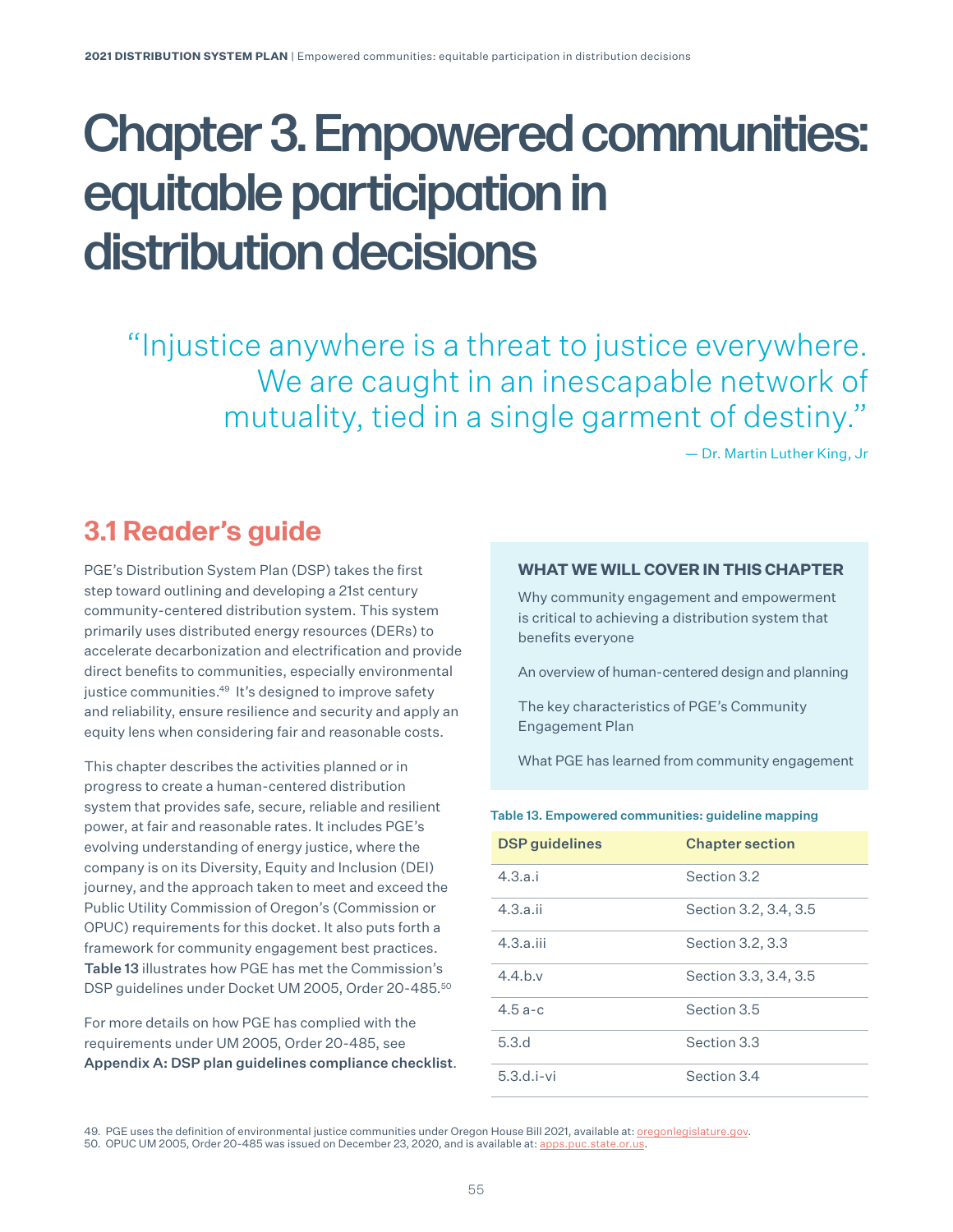# <span id="page-2-0"></span>**3.2 Introduction**

Through Order 20-485, the OPUC required investorowned utilities (IOUs) to ensure community engagement that fostered a "developing process that supports a human-centered approach to DSP." To help foster and support a human-centered approach, the OPUC requires IOUs to develop a plan describing how they will engage community representatives in the development of nonwires solutions (NWS) pilots. It also requires IOUs to host at least four pre-filing community workshops in their DSP.<sup>51</sup> The quidelines help IOUs create a DSP that:

- Empowers all customers with authentic choices, including access to diverse providers
- Creates inclusive, nondiscriminatory, equitable access to opportunities across customer types, with particular attention to opportunities that reduce energy burden
- Engages customers in an approachable, fully accessible manner
- Creates procedural inclusion for new stakeholders who are traditionally not represented
- Promotes collaboration between utilities and community-based organizations (CBOs) to broaden perspectives and representation in planning processes and outcomes

The goal is not to just eliminate the disparities, but also to increase success for all groups. Systems that are failing communities of color, for example, are failing everyone. Providing solutions for all while paying special attention to communities suffering disproportionate burdens will increase collective success.

#### **Environmental justice**

As a pillar of PGE's DSP, empowered communities represents the company's efforts as an essential service provider to both engage customers and understand where they live, work, learn and play. It also represents PGE's efforts to co-develop solutions with customers that provide direct community benefits and access to clean energy. It is incumbent upon us to pursue the twin goals of racial equity and decarbonization and ensure that our company addresses and acknowledges disparities and impacts within all the communities PGE serves. Not all communities PGE serves have been represented in the work done to date. PGE's Community Engagement Plan has a strong focus on those who comprise environmental justice communities, which was defined recently in Oregon's 2021 House Bill (HB) 2021.52

"Environmental justice communities" includes communities of color, communities experiencing lower incomes, tribal communities, rural communities, coastal communities, communities with limited infrastructure and other communities traditionally underrepresented in public processes and adversely harmed by environmental and health hazards, including but not limited to seniors, youth and persons with disabilities.

<sup>51.</sup> This requirement is split into two parts to follow the initial plan filing: two stakeholder workshops preceding Part 1 of the initial DSP filing, and two additional workshops preceding Part 2.

<sup>52.</sup> Oregon House Bill 2021 is available at: [oregonlegislature.gov](https://olis.oregonlegislature.gov/liz/2021R1/Measures/Overview/HB2021)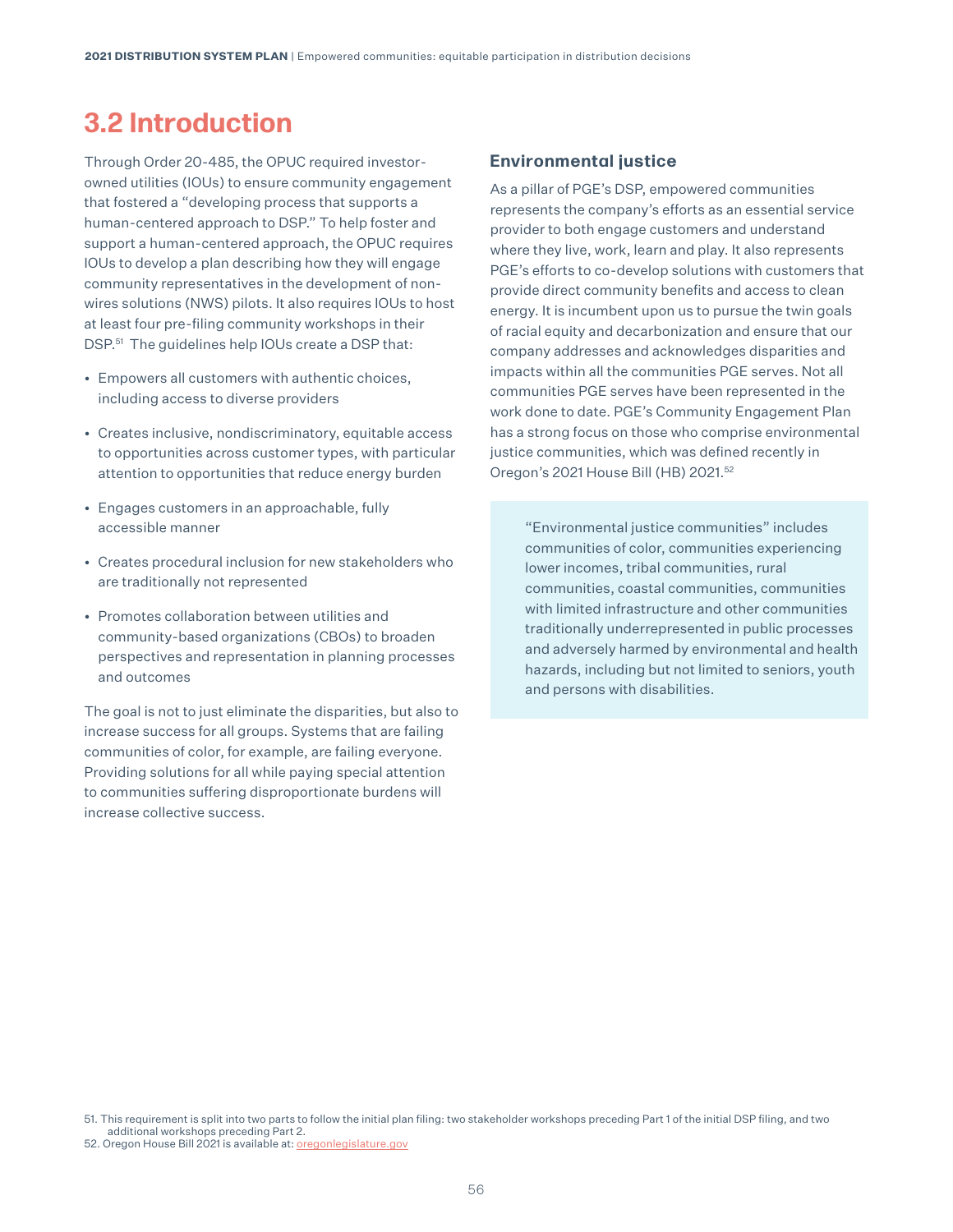In response to HB 2021, OPUC staff guidance and partner and community feedback, and to ensure the intended equity outcomes are achieved, PGE has adopted an integrated approach that embraces both internal and external considerations. Identified equity outcomes include, but are not limited to:

- Acknowledgement of structural and systemic inequities
- Integration of an explicit consideration of racial equity in decisions
- Pursuit of procedural equity by ensuring communities have a seat at the table
- Promotion of transparency and candor

Equitable implementation of PGE's DSP Action Plan is a critical next step and will serve to support and complement the empowered communities pillar, as well as other pillars. Notably, equitable implementation will improve community resilience and assist in evolving the utility regulatory framework, which is needed to provide flexibility in co-developed solutions that meet identified community needs.

#### **Partners and community**

PGE supports OPUC staff goals and principles and greatly appreciates comments provided in Docket UM 2005 and PGE's DSP partnership and community workshops to date. A summary of partner and community feedback relative to PGE's community engagement efforts, actions and responses is provided in [Section 3.4.3.1](#page-14-0).

The partners and communities PGE engages within the DSP vary in terms of utility-related technical and procedural background, access and influence.

PGE established two distinct approaches to its DSP workshops. The first approach was a monthly workshop that was more technical in nature and focused on aspects of the DSP guidelines and PGE's efforts to meet them. The second was to partner with CBOs to host two communityled workshops. PGE's approaches to both partner and community workshops were to ensure diversity of voice and to provide context and translation where needed to elicit meaningful and timely feedback.

#### **3.2.1 PARTNERSHIP WORKSHOPS**

During the development of PGE's DSP Part 1, PGE hosted eight monthly DSP partnership workshops from January 2021 to October 2021, focused on providing transparency into and information about PGE's DSP processes. [Figure 13](#page-4-0) illustrates the topics shared during the monthly meetings.

A plan to share the work on PGE's DSP was developed and shared during the DSP partnership workshop on January 10, 2021. From there, future DSP partnership workshops gathered feedback and ideas on how PGE should shape its approach to the DSP Community Engagement Plan. PGE invited partners and communities to participate and influence this approach. Feedback led PGE to develop a website and email to provide people with the means to provide input and support PGE in developing the plan. Presentations and datasets shared during these meeting can be found at portlandgeneral.com/dsp.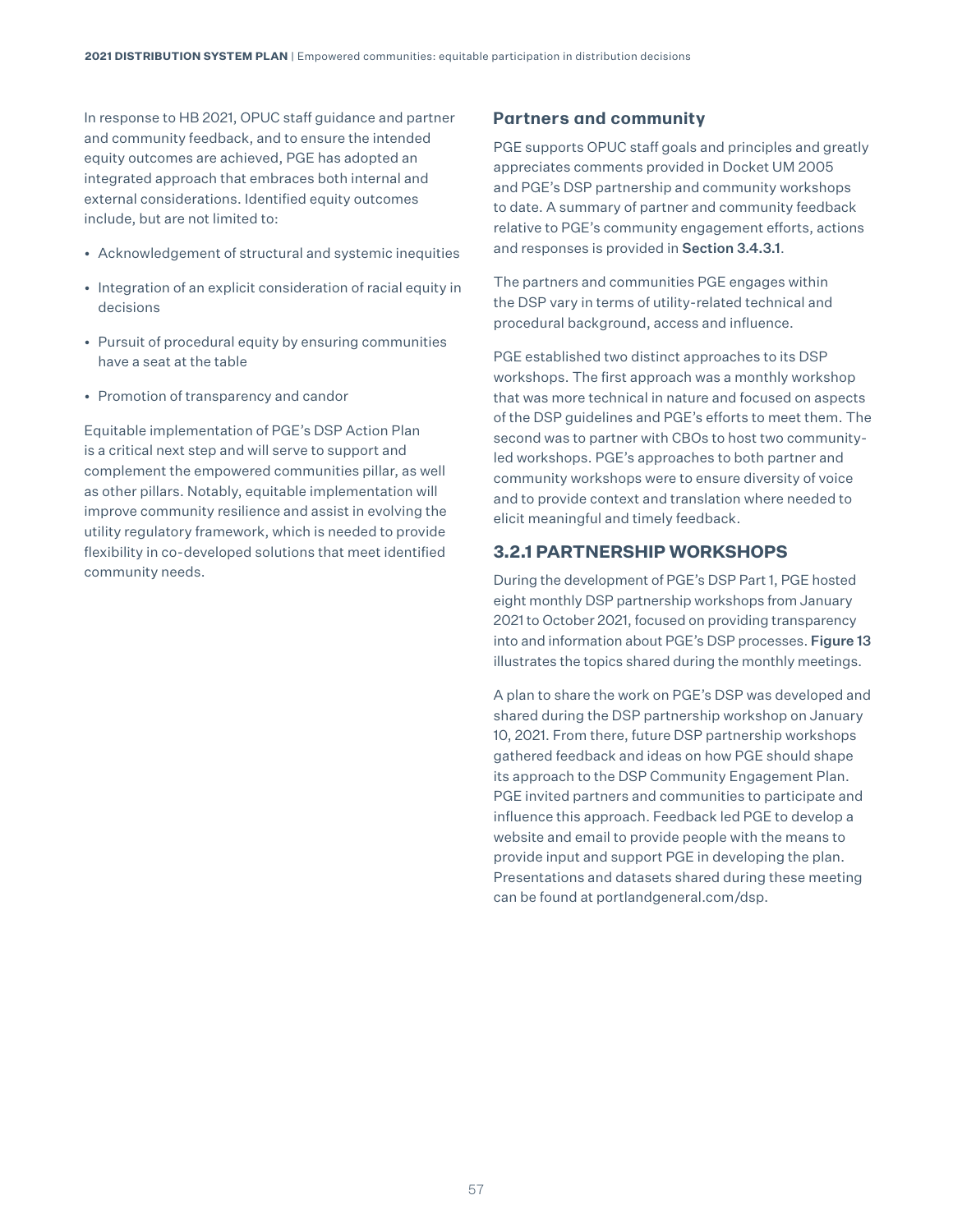<span id="page-4-0"></span>Figure 13. DSP partnership workshops

| 2021                     | <b>Baseline data</b><br>and system<br>assessment                                | <b>Hosting</b><br>capacity<br>analysis                                                                                                   | <b>Community</b><br><b>Engagement</b><br>Plan                                              | Long-term<br>planning                              |
|--------------------------|---------------------------------------------------------------------------------|------------------------------------------------------------------------------------------------------------------------------------------|--------------------------------------------------------------------------------------------|----------------------------------------------------|
| January-<br><b>April</b> | Data collection,<br>organization,<br>QA/QC and<br>visualization                 | System evaluation<br>map and hosting<br>capacity option<br>analysis; iteration<br>with OPUC's<br><b>Technical Working</b><br>Group (TWG) | Development of<br>the Community<br>Engagement Plan;<br>hosted community<br>input workshops | Development of<br>long-term plan                   |
| <b>May</b>               | <b>Presentation</b><br>to partners<br>and request of<br>feedback on<br>datasets |                                                                                                                                          |                                                                                            |                                                    |
| June                     | Data visualizations<br>and demographics                                         | <b>Presentation to</b><br>all partners and<br>receipt of feedback<br>from OPUC's TWG                                                     |                                                                                            |                                                    |
| July                     | Sharing of final draft<br>with partners                                         | Enhancements to<br>map as necessary                                                                                                      |                                                                                            | <b>Presentation</b><br>to partners for<br>feedback |
| <b>October</b>           | PGE DSP summary<br>presentation                                                 | PGE DSP summary<br>presentation                                                                                                          | PGE DSP summary<br>presentation                                                            | PGE DSP summary<br>presentation                    |
|                          | October 15 filing                                                               | October 15 filing                                                                                                                        | October 15 filing                                                                          | October 15 filing                                  |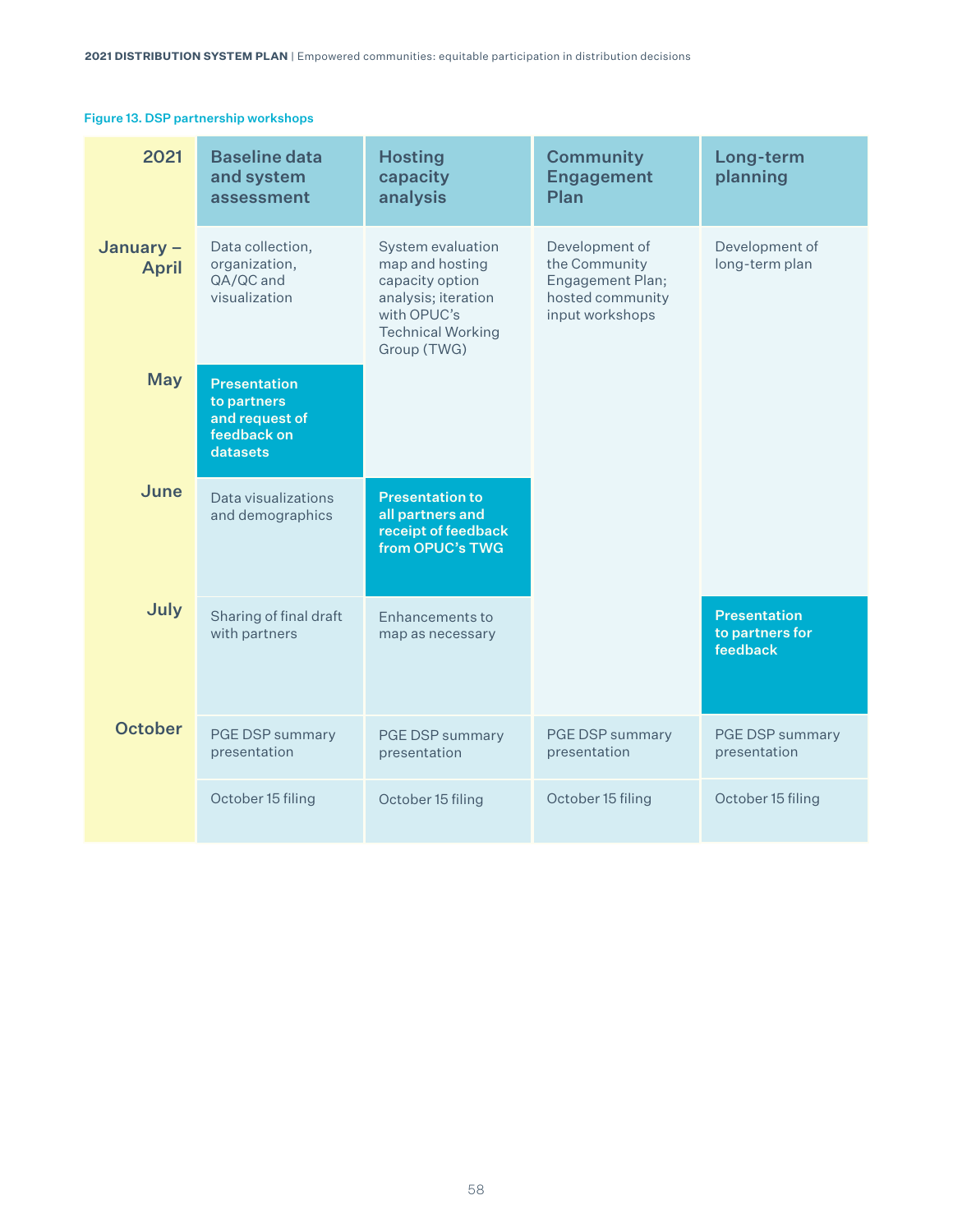# **3.2.2 COMMUNITY-LED WORKSHOPS**

Workshops with traditionally underserved and underrepresented communities require that trust be established at the beginning of the workshop. This is achieved in part by providing space for connection, establishing agreements that enable a safe, inclusive space for discourse, and acknowledging past harm, cultural histories of trauma and structural inequities.

A community-led approach is people-centered. Difficult conversations are perceived as part of the work, failure is expected and treated as a learning experience and participants feel valued and empowered when they are asked for their opinion. This is considered long-term work based on the understanding that change is incremental and building trust takes time.

For these reasons, PGE partnered with Coalition of Communities of Color (CCC), Community Energy Project (CEP) and Unite Oregon (UniteOR) to assist in paving the direction of PGE's Community Engagement Plan. PGE deferred to these three CBOs to recruit and convene two community workshops in May 2021, months ahead of the expected filing date, to ensure feedback could inform the development of PGE's plan. The workshops provided context for the UM 2005 stated objectives and DSP Community Engagement Plan requirements. Based on feedback from CBO partners, PGE provided additional context to ensure transparency and build the trust needed to elicit candid feedback regarding needs, challenges and opportunities. The additional content focused on answering:

- Why is this relevant to me?
- What general problem are we trying to solve?
- What new information do you need to solve it?
- How will this feedback and information being gathered be used?

PGE compensated each CBO for its part in the delivery of these community workshops and compensated participants for their time. The scope of work included recruiting and convening, development of non-technical and multi-lingual educational materials and qualitative and quantitative research. The goal of those workshops, apart from serving to demonstrate a new partnership model, is to incorporate community insight and CBO recommendations into PGE's Community Engagement Plan.

The new partnership model included establishing a technical advisory group. This group was comprised of NW Energy Coalition (NWEC), Energy Trust of Oregon (ETO) and PGE. It served to provide CBOs context and translation of technical information in a manner intended to be objective and without bias. This served to create a collaborative environment among traditional and nontraditional stakeholders.

In partnership with CBOs and the technical advisory group, PGE sponsored the development of non-technical and publicly accessible educational materials. Two presentations were developed: (1) Energy/DSP 101, and (2) Community Resiliency/DERs, which can be found in Appendix H and Appendix I. The former provides an orientation to the grid and its components and described the role DSP will play in evolving the grid. The latter provides a deeper dive into why and how the DSP will foster climate resiliency for communities through distributed energy resources (DERs).

Through this process, PGE has made significant efforts to become a more accessible, transparent and inclusive utility partner. PGE engaged communities, partners, stakeholders and OPUC staff in the preparation and implementation of the DSP and the Community Engagement Plan. PGE sees the DSP as a critical planning mechanism in which ideas and innovation are created for PGE's customers and communities.

PGE's Community Engagement Plan seeks to detail the company's community engagement strategies within the DSP in support of achieving the following overarching goal for Oregon's long-term DSP process: "Be customerfocused and promote inclusion of underserved populations, including frontline, environmental justice communities."

It identifies the objectives and desired outcomes for achieving the goals of the DSP. This plan is informed by partner and community workshop comments and feedback. We intend to include in that plan a description of actions taken in fulfillment of the activities described in the following section.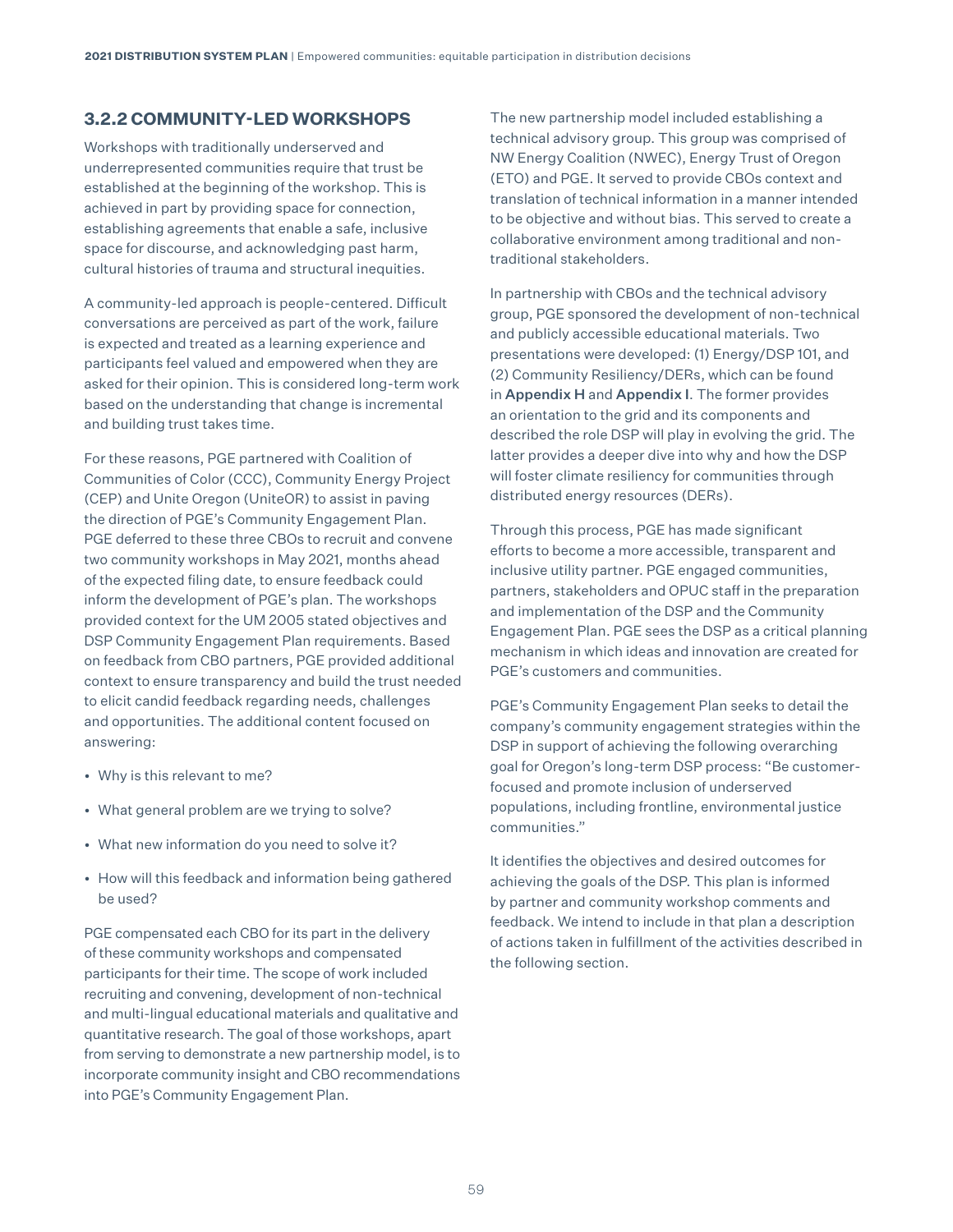#### **Community Engagement Plan development process**

As an essential service provider, PGE has both an opportunity and obligation to serve all customers and communities. We could be more inclusive, broadening our perspective of community to establish trusted relationship with marginalized communities and communities of color and the organizations that represent them. As a result, we have chosen to pursue partnerships with CBOs to guide this work. This process included the following:

- Research into services provided by community-based and community-led organizations representing various environmental justice communities
- Identification and engagement of specific organizations (e.g., UniteOR, CEP and CCC) to understand their missions, scope of services (e.g., facilitation, research and education) and their constituent representation
- Co-development of scopes of work that leverage those services and community relationships to lead an equity-centered approach to meeting and exceeding requirements of the docket
- Formation of a technical advisory committee (including ETO and NWEC) to inform and validate energy industry workshop context without bias
- Planning meetings to refine content ahead of a two-day workshop
	- The first three-hour workshop focused on the utility industry (Energy 101) and oriented participants to the DSP docket
	- The second three-hour workshop focused on DER in the context of climate resiliency
	- Workshop recruitment and facilitation was led by UniteOR, content created by CEP and research conducted by CCC
- Insights gleaned from workshop participant feedback collection tools to inform recommendations for the Community Engagement Plan

PGE established workshops for both partner and community stakeholders to ensure diversity of voice and provide context and translation where needed to elicit meaningful and timely feedback from community members.

We were intentional in fostering a diversity of voices. This effort is significant; there is still a substantial amount of work that needs to be accomplished to reach all communities. Specifically, this includes Native American tribal; lesbian, gay, bisexual, transgender and queer or questioning (LGBTQ); and Black, Indigenous and People of Color (BIPOC) communities, as well as seniors and people with disabilities. These communities have not historically been engaged or represented in utility planning like the DSP.

In addition, in support of community engagement, PGE developed a website dedicated to DSP efforts as well as a DSP email account that allows interested parties to contact PGE. Through this effort, we will maintain momentum and provide an opportunity for input, inquires and feedback.

To build trust, PGE must be transparent about what feedback the company may and may not act on. This requires communication about grid constraints and obligations to provide safe and reliable service to all customers. If comments are provided but not implemented, it is our intent to transparently describe why and elicit feedback from partners and communities and OPUC staff regarding how PGE may collectively address and overcome perceived constraints. Implementation of the Community Engagement Plan in Part 2 of the DSP will pose community-centered questions to inform pilot proposals, in the same manner as PGE has posed equity-centered questions internally, to ensure solutions are co-developed.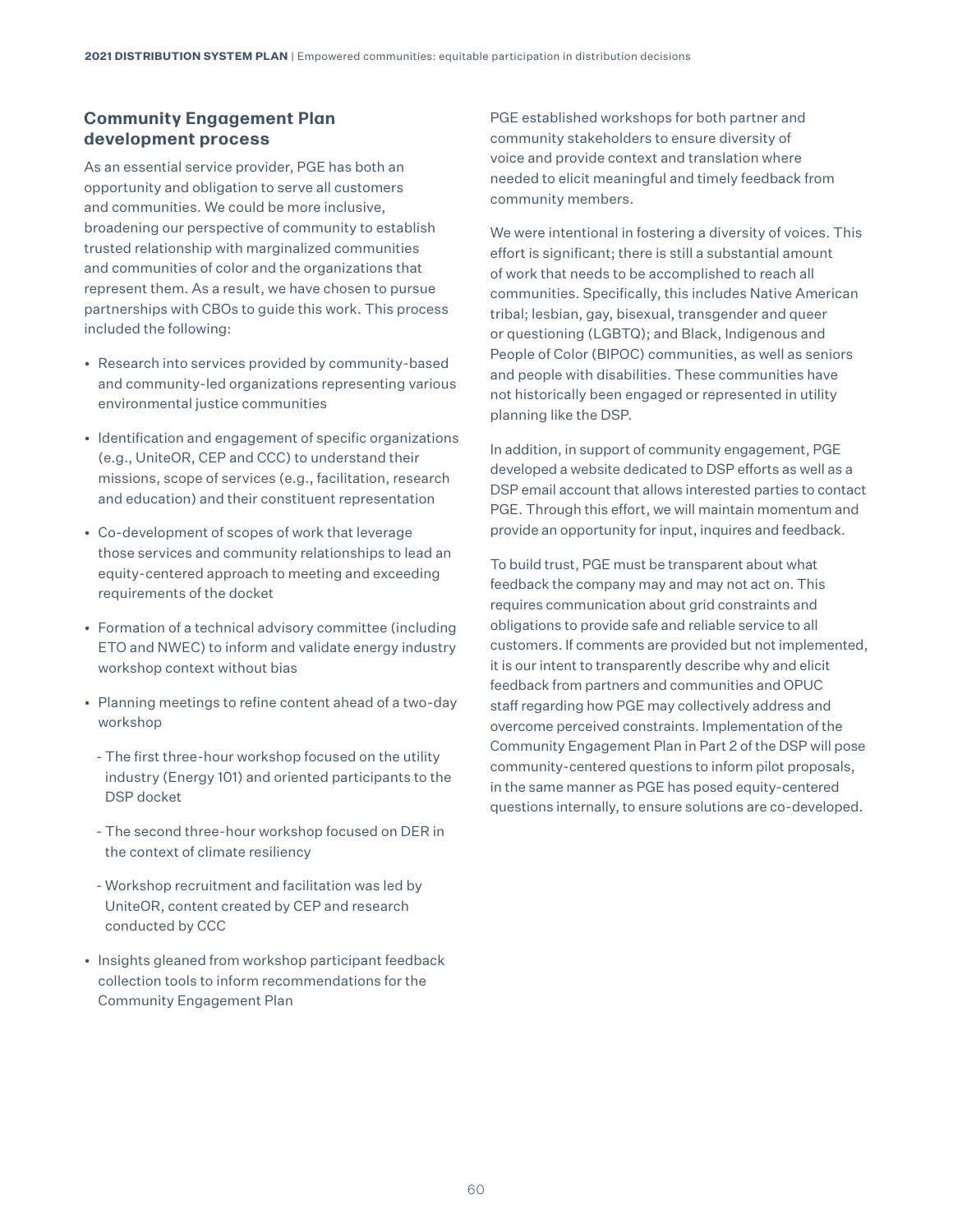#### **3.2.3 HIGH-LEVEL ROADMAP**

Stage 1 activities, as provided in Figure 14, are well underway, and the status of these activities is provided here. OPUC staff has stated that there are plans to further build community needs assessment and co-created community solutions into this DSP roadmap, and so PGE's efforts serve that anticipated future state.<sup>53</sup>

PGE expects to implement the Community Engagement Plan as part of the transition to work on Part 2 of the DSP, following the completion of the grid needs assessment.<sup>54</sup> Coordination with community should precede implementation as PGE intends to engage early and often. We will, per OPUC staff and partner and community guidance, synchronize with the IRP, as the carbon planning workshop is expected to inform carbon impact for non-wires alternatives (NWA) screening.

#### Figure 14. Community engagement

|  |                                                                                 | 2021-2022 |                                                                                                                                                                            | 2023 and beyond                                                                                                                                                                                                                             |  |  |
|--|---------------------------------------------------------------------------------|-----------|----------------------------------------------------------------------------------------------------------------------------------------------------------------------------|---------------------------------------------------------------------------------------------------------------------------------------------------------------------------------------------------------------------------------------------|--|--|
|  | Stage 1                                                                         |           |                                                                                                                                                                            | Utilities hold four public pre-filing workshops with partners on plan development.                                                                                                                                                          |  |  |
|  |                                                                                 |           |                                                                                                                                                                            | Utilities create a collaborative environment among all interested partners and stakeholders.<br>Utilities document community feedback and utility's responses.                                                                              |  |  |
|  |                                                                                 |           | OPUC prepares accessible educational materials on DSP with consultation from CBOs and utilities.                                                                           |                                                                                                                                                                                                                                             |  |  |
|  |                                                                                 |           |                                                                                                                                                                            | Utilities prepare a draft Community Engagement Plan as part of plan.                                                                                                                                                                        |  |  |
|  |                                                                                 |           |                                                                                                                                                                            | Utilities conduct focused community engagement for planned distribution projects.                                                                                                                                                           |  |  |
|  | OPUC to host quarterly public workshop and technical forums after plan filings. |           |                                                                                                                                                                            |                                                                                                                                                                                                                                             |  |  |
|  | <b>Stage 2</b>                                                                  |           |                                                                                                                                                                            | Reflecting UM 2005 outreach requirements, utility holds ongoing community stakeholder<br>meetings during grid needs assessment, solution identification and action planning.                                                                |  |  |
|  |                                                                                 |           | Utilities and OPUC agree on community goals, project tracking and coordination activities.                                                                                 |                                                                                                                                                                                                                                             |  |  |
|  |                                                                                 |           | Utilities conduct baseline study to increase detailed knowledge of service territory<br>communities. Utilities engage CBO experts to inform co-created community pilot(s). |                                                                                                                                                                                                                                             |  |  |
|  |                                                                                 |           | Utilities consult with communities to understand identified needs and opportunities,<br>then seek to co-develop solution options, documenting longer-term needs.           |                                                                                                                                                                                                                                             |  |  |
|  | Stage 3                                                                         |           |                                                                                                                                                                            | Utilities collaborate with CBOs and environmental justice communities<br>so that community needs inform DSP project identification and<br>implementation. "Community needs" could address energy burden,<br>customer choice and resiliency. |  |  |
|  |                                                                                 |           |                                                                                                                                                                            | <b>Community engagement</b>                                                                                                                                                                                                                 |  |  |

53. OPUC UM 2005 DSP Introduction to DSP Plan Guidelines (October 2020) (pg.15), Figure 5: Grid Needs Identification, Stage 2, available at: edocs.puc.stat

54. Under UM 2005 Order 20-485, PGE is required to submit Part 2 of its initial DSP by August 15, 2022.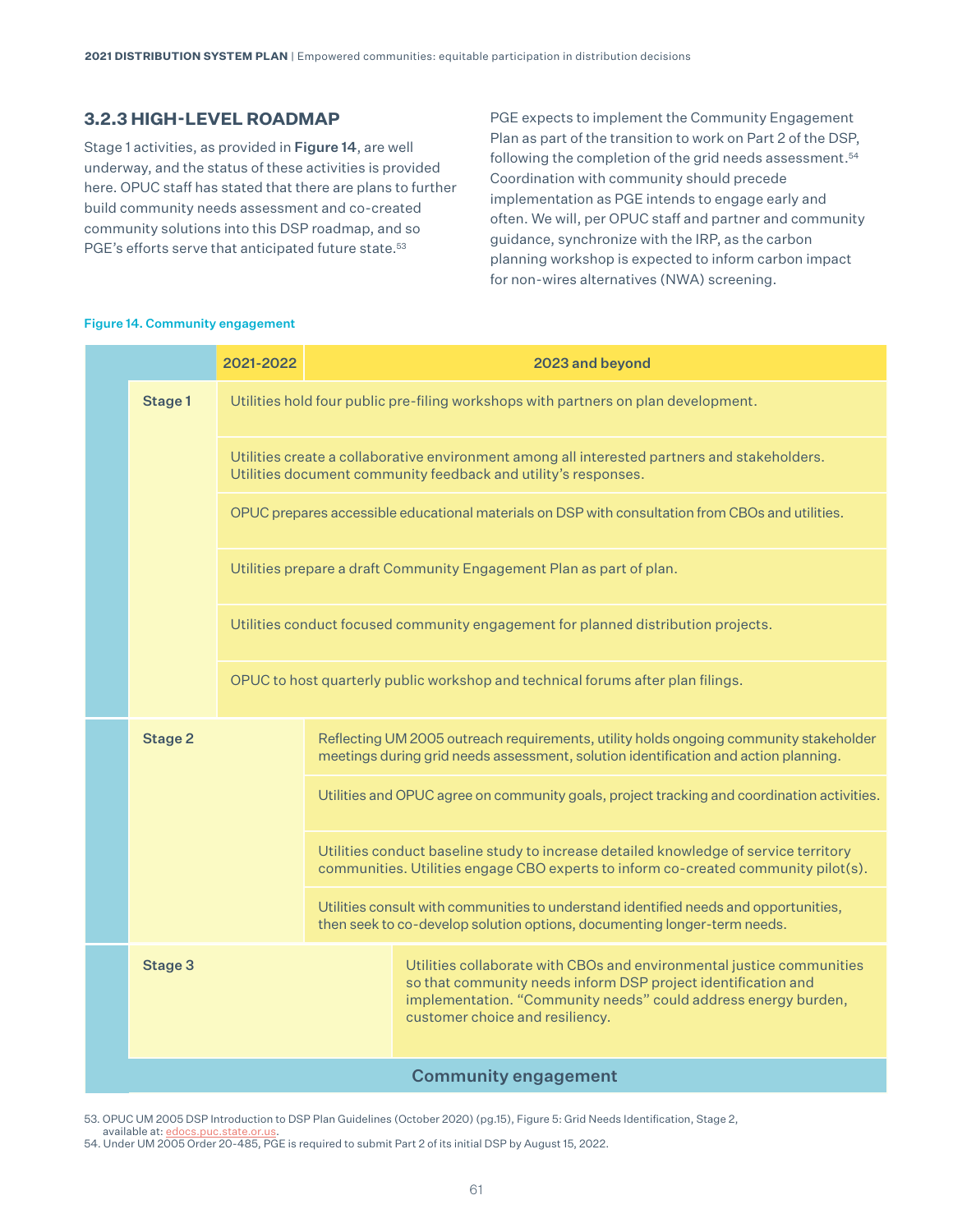# <span id="page-8-0"></span>**3.3 Human-centered design and planning**

When PGE envisions the future of the industry and its place in society, we are inspired by the clean energy transformation emerging today, along with the environmental benefits, economic advantages and job opportunities that come with it. We see a flexible, resilient and reliable two-way power grid that lets customers choose when and how to use energy. This will allow our customers to partner with us to balance demand with emissions-free generating, storage and flexible load resources in a better, smarter and more climate-friendly energy system. As an essential service provider, PGE plays a critical role in delivering Oregon's clean energy transition equitably to all. Electricity powers how customers live, work, learn and play: PGE must continue to transform the energy system in an inclusive manner that addresses historic — and current — disparities head on. We embrace this imperative and the long-term commitment it requires. It's important that PGE's empowered communities initiative is inclusive of engagement with all stakeholders, partners and communities, and we will make that distinction throughout the DSP. Our goal for the DSP is to create a Community Engagement Plan that fosters a process that supports a humancentered approach to DSP. To ensure the DSP establishes a transparent and fluid public process that engages community members, particularly those from underserved communities, in a more robust way, we started our community engagement process early in the development of the DSP. This enabled PGE, in partnership with communities, partners, the OPUC and other IOUs, to have discussions about the structure, frequency and scope of our workshops.

There are three core energy or environmental justice tenets: procedural, distributive and restorative. Environmental justice is a broader concept that extends beyond PGE's sphere of activity as an energy company and electric utility. "Energy justice" is a subset of environmental justice and refers more narrowly to the public policy, economic and environmental impacts of PGE's work on those it serves. It also covers PGE's role in the communities where it does business. To achieve energy justice, it's critical to:

- Fairly and competently incorporate marginalized perspectives and communities in decision-making processes (procedural)
- Equitably distribute the benefits and burdens of energy infrastructure and systems (distributive)
- Repair past and ongoing harms caused by energy systems and decisions (restorative)

#### **3.3.1 PROCEDURAL JUSTICE**

Today, PGE brings community voices to the decisionmaking table in a variety of ways. For example, at semiannual roundtable forums, PGE works through operational issues and other concerns with the low-income agency service providers and community action agencies that deliver energy assistance to PGE's customers. Also, as PGE embarks on a new multi-year planning process for its flexible load resources, it has an opportunity to foster procedural inclusion and partner with the communities it serves to develop and deliver equitable and local DER solutions. We strive to hear voices from community leaders while developing the leaders of tomorrow. Through conservation programs for schools, PGE teaches students about energy-related issues and career paths, encouraging their future participation in a clean energy future.

Most of PGE's service territory and generation sites are part of Tribes' ceded and usual and accustomed lands. PGE is working to develop a tribal partnership, which will be guided by PGE's draft Strategic Tribal Engagement Plan (STEP). STEP will provide a framework to understand the unique aspects of tribal worldviews, sovereignty and policies.

PGE and the Confederated Tribes of the Warm Springs Reservation of Oregon (CTWS) have co-owned and comanaged the Pelton Round Butte (PRB) project for more than a decade. The project provides enough emissions-free hydropower to power more than 150,000 homes and funds projects to improve water quality and enhance habitat for fish throughout the entire Deschutes River Basin. Very recently, CTWS and PGE renewed a power purchase agreement through 2040 in which PGE would purchase 100% of emissions-free electricity from the PRB project. More significantly, the Tribe announced its intention to increase its ownership share in PRB from 33% to 49%.

To "fairly and competently incorporate marginalized perspectives and communities in decision-making processes,"55 we must now engage communities in new ways. Communities require not only access to proceedings, but also the context and compensation to engage meaningfully.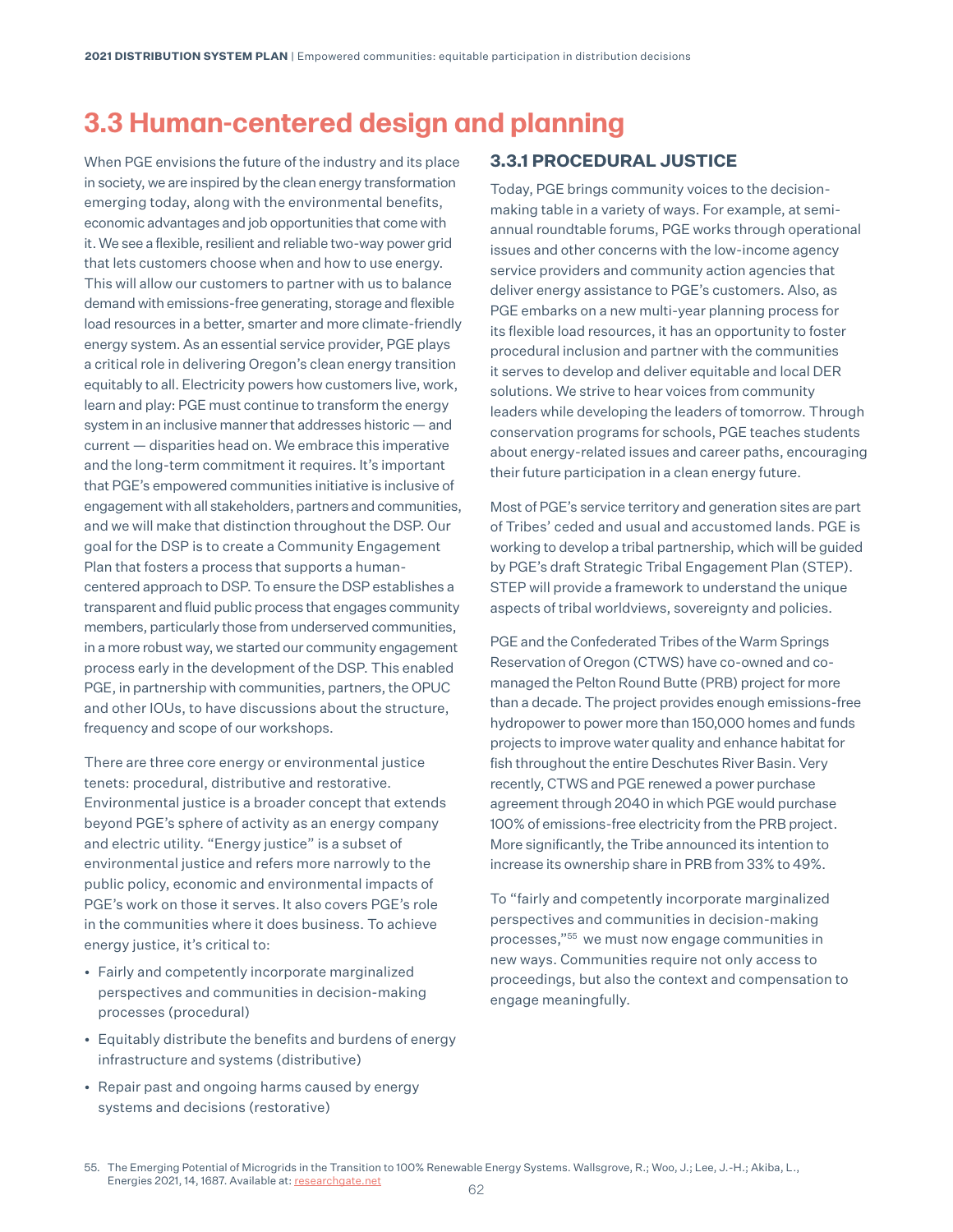To address the barriers to participation, PGE worked in a coalition with utilities, environmental justice groups and local governments to secure passage of Oregon's 2021 House Bill (HB) 2475, which provides the OPUC with the authority to consider differential energy burden in rates or programs. The bill also provides access to funding for organizations representing the people most impacted by high energy burden, so they can participate in regulatory processes in the same manner as other broad customer advocate groups such as the Oregon Citizens' Utility Board (CUB). Oregon and Washington now have intervenor funding specifically targeted to BIPOC communities and CBOs, which will ensure these voices are centered in dockets and utility processes going forward.

Additional work is needed to address challenges inherent in utility and regulatory administrative processes, which can frequently be a barrier to participating; they can be convoluted, complicated and lengthy. This work will continue in earnest in partnership with communities and the OPUC.

#### **3.3.2 DISTRIBUTIVE JUSTICE**

As an essential service provider, PGE has an opportunity to "equitably distribute the benefits and burdens of energy infrastructure and systems"through its programs and rate design. Key to achieving this objective is understanding community needs and wants such that the design invites greater participation and, ultimately, value to the customer.

PGE's Smart Grid Test Bed (SGTB) team has incorporated principles of equity learned in the Oregon 2017 Senate Bill (SB) 978 process and will continue to address equity considerations and concerns from partners — especially those from community-based, community-led and environmental justice organizations — to ensure their voices are represented throughout the administration of the project.<sup>56</sup>

PGE's SGTB is designed to increase program participation, regardless of socioeconomic class, ability to pay or language spoken.57 The project explores how new technologies and two-way power flow can help PGE manage energy demand more successfully. Customers can choose to use smart thermostats, smart appliances and energy storage devices, as well as shift their energy use to non-peak times to lower their overall energy bill. The portfolio of demand response (DR) within the SGTB includes Peak Time Rebates (PTR).58 The strategy of using opt-out PTR is an equitable, nonpunitive approach to establishing participation in the test bed; it holds the customer harmless for not participating, but otherwise rewards the customer's response to an event notice. This default approach, applied to all residential customers under Schedule 7, is inclusive and informed by an environmental justice principle of preventing harm to nonparticipating customers.

Distributive justice has also been pursued as part of PGE's response to the COVID-19 pandemic. The pandemic further emphasized and reinforced the utility's role as an essential service provider. In 2020, Oregon IOUs took voluntary actions to suspend disconnections of residential and non-residential accounts, stop sending late and final notices, stop assessing late fees and offer more and flexible payment arrangements to assist customers impacted by COVID-19 through March 30, 2021. At the request of the OPUC, the energy utilities extended these actions through July 31, 2021.59

<sup>56.</sup> Oregon's 2017 SB 978 available at: [oregonlegislature.gov.](https://olis.oregonlegislature.gov/liz/2017R1/Measures/Overview/SB978)

<sup>57.</sup> More information on PGE's Smart Grid Test Bed available at: [portlandgeneral.com](https://portlandgeneral.com/about/who-we-are/innovative-energy/smart-grid-test-bed) 58. More information on PGE's Peak Time Rebates program available at: [portlandgeneral.com.](https://portlandgeneral.com/save-money/save-money-home/peak-time-rebates)

<sup>59.</sup> OPUC Docket UM2114 is available at: [oregon.gov](https://www.oregon.gov/puc/utilities/Pages/COVID-19-Impacts.aspx)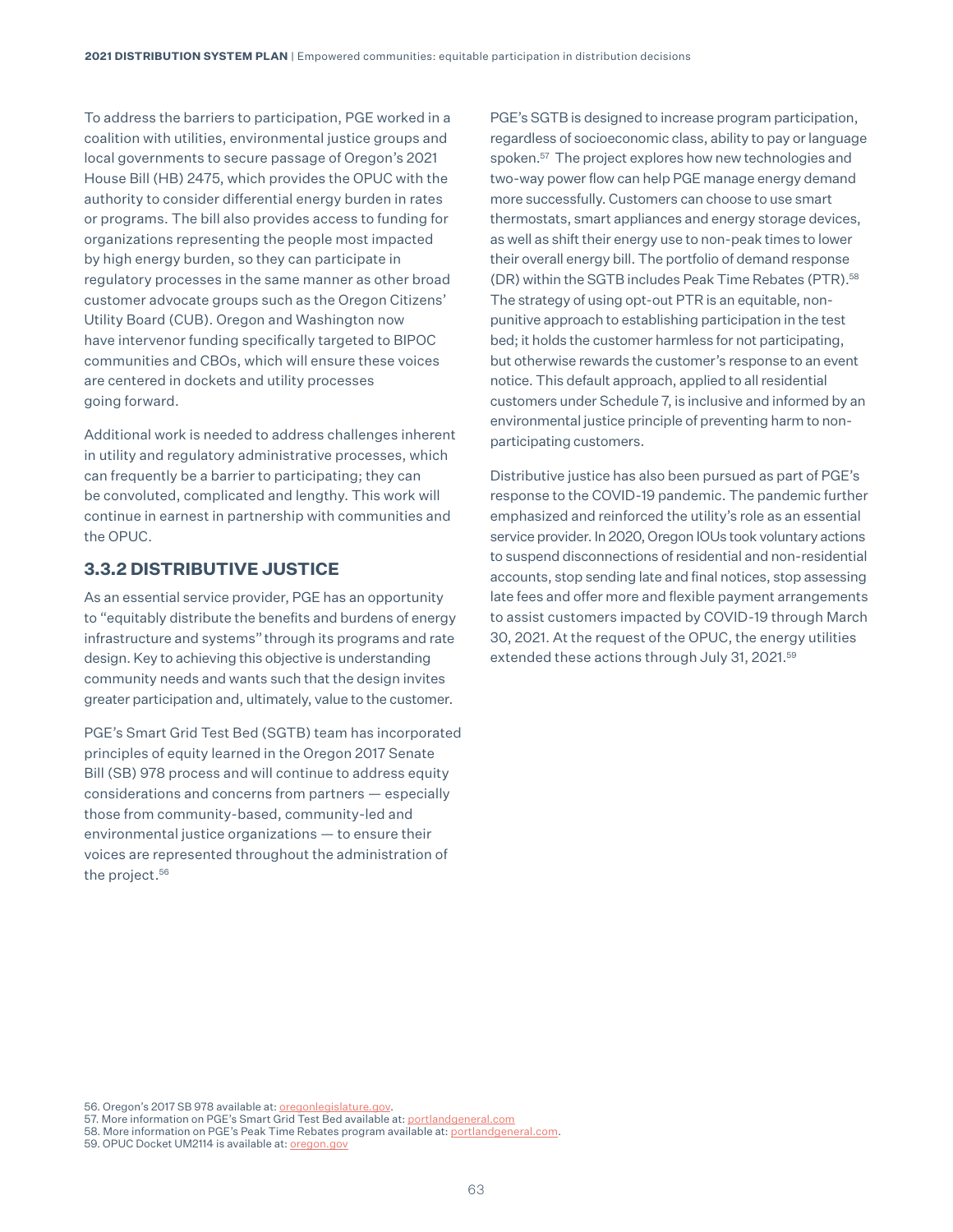PGE works with various stakeholders to support legislation that will provide support for low-income and vulnerable communities. This work requires ongoing collaboration with other energy providers, municipal and public partners and those PGE serves. In the 2021 Oregon legislative session, new laws were passed to help reduce barriers and increase access for environmental justice communities.

- HB 2475 (2021):<sup>60</sup> Enables the OPUC to consider differential energy burdens and other economic, social equity or environmental justice factors that affect affordability when approving proposals for rate design or bill credits.
- HB 2739 (2021):<sup>61</sup> Temporarily increases low-income bill assistance funding by an additional \$10 million per year through 2023.
- HB 2842 (2021):<sup>62</sup> Establishes a grant program within the Oregon Health Authority to provide financial assistance to repair and rehabilitate low-income homes.
- HB 3141 (2021):<sup>63</sup> Increases funding for low-income weatherization and directs the OPUC to set equity metrics for all funds invested by Energy Trust of Oregon (ETO) and requires investment of 25% of funds to serve low- and moderate-income customers.

In coalition with others, PGE advocated for additional federal energy assistance funding, resulting in more than \$78 million allocated to Oregon in 2020 and 2021 alone. PGE also helped secure authority for community action agencies to use express enrollment when qualifying customers for state bill assistance funding, reducing the need for duplicative application processes.

#### **3.3.3 RESTORATIVE JUSTICE**

Effective community engagement requires an acknowledgement that to build trust and advance partnerships with CBOs, PGE must seek to "repair past and ongoing harms caused by energy systems and decisions."64 This is trauma-informed work for which PGE staff must develop a competency and literacy to navigate respectfully. Adopting restorative practices will allow us to build the necessary social capital to evolve our business to better serve all communities.

The safety of our customers and community is always our first priority. If extreme weather conditions threaten our ability to safely operate the electrical grid, we will turn off power in certain high-risk areas to help protect public safety. This is called a Public Safety Power Shutoff, or PSPS. Each substation and distribution line not only supports a community, but also serves several types of sub-communities. PGE's obligation to both serve and acknowledge disproportionate impact is realized in our application of an equity lens to wildfire mitigation efforts. Effective and inclusive communication with vulnerable populations requires an approach that honors different modes, languages and partnerships. As PGE is still learning where these customers and non-customers live, work and play, the company defers to those with expertise and tenured relationships to serve as a conduit for PSPS awareness and preparation. PGE asked for help from recipients of PGE and PGE Foundation funding, with whom the company has long-standing direct relationships, to identify partner organizations for PSPS communication. School districts and food banks in PGE's service area were added to this list. PGE then developed PSPS toolkits and communications in various modes (website, email, bill insert, and social posts) and multiple languages (English, Arabic, Chinese [simplified], Chinese [traditional], Farsi, Japanese, Korean, Rohingya, Russian, Somali, Spanish, Swahili and Vietnamese) to inform these populations how to plan for an extended outage. PSPS partners were proactively contacted in mid-July and offered the toolkit in both digital and print formats. Many of our PSPS partners are resource constrained and need to be compensated, accommodated or otherwise supported to ensure they may act as a conduit in these events. PGE plans to identify and address partner accommodations in future years. In the interim, the vulnerable populations engagement plan specifies the primary and contingent PGE staffer directed to engage each PSPS partner 48-72 hours before a PSPS event. The responsibilities of each staffer include both providing communication collateral and capturing that notification was attempted.

- 61. Available at: [oregonlegislature.gov](https://olis.oregonlegislature.gov/liz/2021R1/Downloads/MeasureDocument/HB2739/Enrolled)
- 62. Available at: [oregonlegislature.gov](https://olis.oregonlegislature.gov/liz/2021R1/Downloads/MeasureDocument/HB2842/Enrolled) 63. Available at: [oregonlegislature.gov](https://olis.oregonlegislature.gov/liz/2021R1/Downloads/MeasureDocument/HB3141/Enrolled)

<sup>60.</sup> Available at: [oregonlegislature.gov](https://olis.oregonlegislature.gov/liz/2021R1/Downloads/MeasureDocument/HB2475/Enrolled)

<sup>64.</sup> The Emerging Potential of Microgrids in the Transition to 100% Renewable Energy Systems. Wallsgrove, R.; Woo, J.; Lee, J.-H.; Akiba, L., Energies 2021, 14, 1687. Retrieved from: [researchgate.net](https://www.researchgate.net/publication/350165950_The_Emerging_Potential_of_Microgrids_in_the_Transition_to_100_Renewable_Energy_Systems)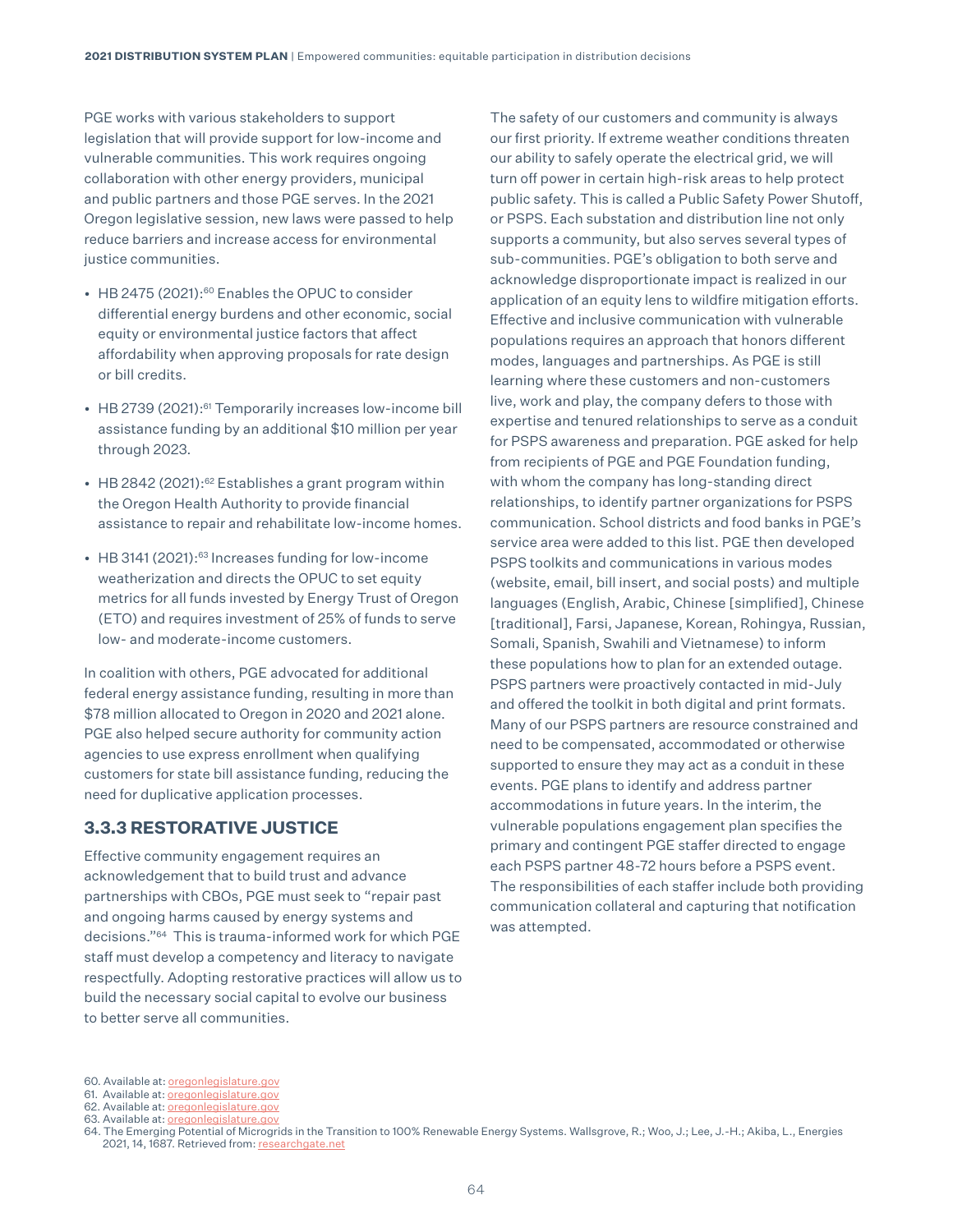Many distributional inequities may stem from a lack of social or political recognition. In the context of resilience planning, PGE takes inspiration from scholars in this area and seeks to: "(1) acknowledge community members' different intersecting identities (e.g., race, gender, class and age); (2) recognize that these identities are shaped by historical injustices and can shape individual vulnerability to shocks and stresses, ability to access resources and capacity to participate in decision-making; and (3) foster respect for different groups."65 Investments in resilient infrastructure have a local, tangible and visible impact. Infrastructure planning can and should address and acknowledge historical harm (including but not limited to energy burden, insecurity, poverty and democracy) and ensure the safe and reliable delivery of energy.

#### **3.3.4 APPLYING AN EQUITY LENS**

An equity lens provides PGE with a reflective framework that intentionally works to uncover potential or real impacts of the company's actions. It is a tool we can use to ensure we are not missing anything or creating unintentional barriers as we think through our planning. An equity lens acknowledges that the ways in which disparities have been institutionalized into PGE's policies, practices and culture have conditioned PGE to not consider traditionally underserved groups.

The process of applying an equity lens allows us to identify and work toward mitigating these disparities, so we can better serve the unique needs of our customers. This lens serves to identify who will benefit or be burdened by a given decision, examine potential unintended consequences of a decision, develop strategies to advance equity and mitigate unintended negative consequences, and develop mechanisms for successful implementation and evaluation of impact.

The Government Alliance on Race and Equity (GARE) Toolkit poses several questions that PGE has posed internally. That line of inquiry centers PGE's work around the "who" and includes the following steps:<sup>66</sup>

#### **3.3.4.1 GARE racial equity tool**

#### **STEP #1**

Proposal: What is the proposal and the desired results and outcomes? PGE should also be vigilant in its focus on impact.

#### **STEP #2**

Data: What is the data? What does the data tell PGE?

#### **STEP #3**

Community engagement: How have communities been engaged? Are there opportunities to expand engagement?

### **STEP #4**

Analysis and strategies: Who benefits from or will be burdened by the proposal? What are the strategies for advancing racial equity or mitigating unintended consequences?

#### **STEP #5**

Implementation: What is the plan for implementation?

#### **STEP #6**

Accountability and communication: How will PGE ensure accountability, communicate and evaluate results?

<sup>65.</sup> Sara Meerow, Pani Pajouhesh & Thaddeus R. Miller (2019): Social equity in urban resilience planning, Local Environment, DOI: 10.1080/13549839.2019.1645103. Available at: [doi.org](https://www.tandfonline.com/doi/full/10.1080/13549839.2019.1645103)

<sup>66.</sup> Racial Equity Toolkit: An Opportunity to Operationalize Equity; Government Alliance on Race and Equity (GARE) (September 2015). Available at: [racialequityalliance.org](https://racialequityalliance.org/wp-content/uploads/2015/10/GARE-Racial_Equity_Toolkit.pdf)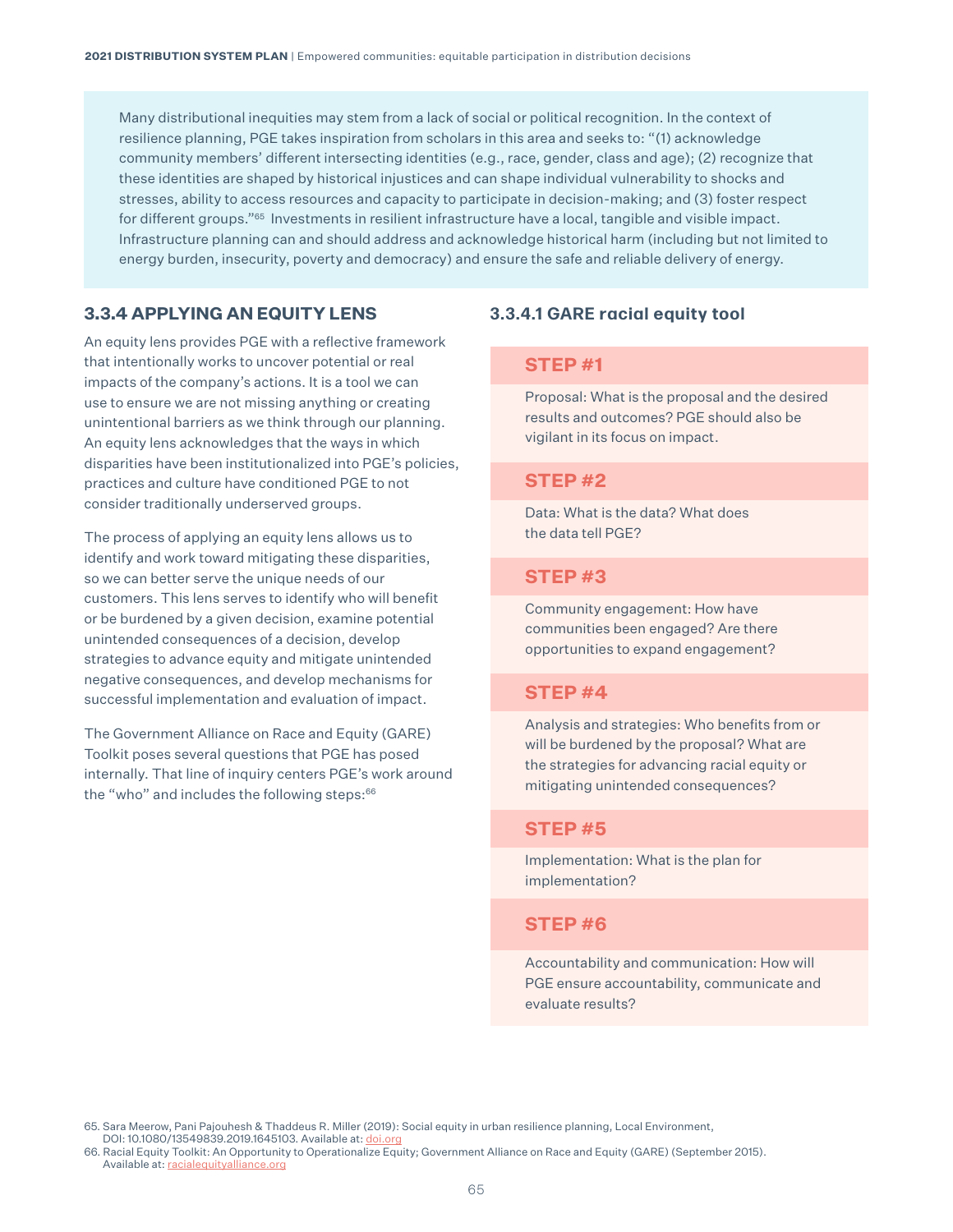# <span id="page-12-0"></span>**3.4 Community Engagement Plan**

# **3.4.1 ACKNOWLEDGEMENT**

PGE is at the beginning of its journey to fully integrate equity. While the company has initiatives in varying levels of maturity, at present and as an organization, PGE operates in the programmatic stage (Level 2 in Figure 15, inspired by the Deloitte maturity model) as it relates to diversity, equity and inclusion (DEI) and has work to do to transition to the levels where DEI is integrated into all aspects of PGE's work.<sup>67</sup>

#### Figure 15. DEI maturity model

 $C<sub>6</sub>$ gr

|                             | <b>DEI maturity model</b>                                                                                   |                                                                                                                                 |                                                                                                                                                 |                                                                                                                      |  |  |  |
|-----------------------------|-------------------------------------------------------------------------------------------------------------|---------------------------------------------------------------------------------------------------------------------------------|-------------------------------------------------------------------------------------------------------------------------------------------------|----------------------------------------------------------------------------------------------------------------------|--|--|--|
|                             | <b>Mandate</b>                                                                                              | <b>Transition point</b>                                                                                                         | <b>Movement</b>                                                                                                                                 |                                                                                                                      |  |  |  |
|                             | Level 1                                                                                                     | Level <sub>2</sub>                                                                                                              | Level <sub>3</sub>                                                                                                                              | Level 4                                                                                                              |  |  |  |
|                             |                                                                                                             |                                                                                                                                 |                                                                                                                                                 |                                                                                                                      |  |  |  |
|                             |                                                                                                             |                                                                                                                                 |                                                                                                                                                 |                                                                                                                      |  |  |  |
|                             | <b>Compliance</b>                                                                                           | Programmatic                                                                                                                    | <b>Leader-led</b>                                                                                                                               | Integrated                                                                                                           |  |  |  |
| <b>Focus</b>                | Compliance with<br>equal opportunity/<br>affirmative action<br>goals                                        | Increasing the<br>representation of<br>specific demographic<br>groups (e.g., women)                                             | Leveling the<br>playing field for<br>all employees by<br>addressing systemic<br>cultural barriers                                               | Leveraging<br>difference to create<br>business value                                                                 |  |  |  |
| <b>Center of</b><br>gravity | Legal/HR/D&I team<br>• Diversity seen as<br>a problem to<br>be managed<br>• Actions are largely<br>reactive | HR/D&I team<br>• Diversity seen<br>in terms of<br>demographics,<br>numbers and<br>targets<br>• Ad-hoc standalone<br>initiatives | <b>Business leaders</b><br>• DEI linked to<br>business strategy<br>for culture change<br>• Leaders/managers<br>are committed and<br>accountable | <b>Whole organization</b><br>• Shared sense<br>of purpose<br>· Integrated into all<br>aspects of the<br>organization |  |  |  |

67. The diversity and inclusion revolution: Eight powerful truths, by Juliet Bourke and Bernadette Dillon, Deloitte Review (January 2018) (pg.93).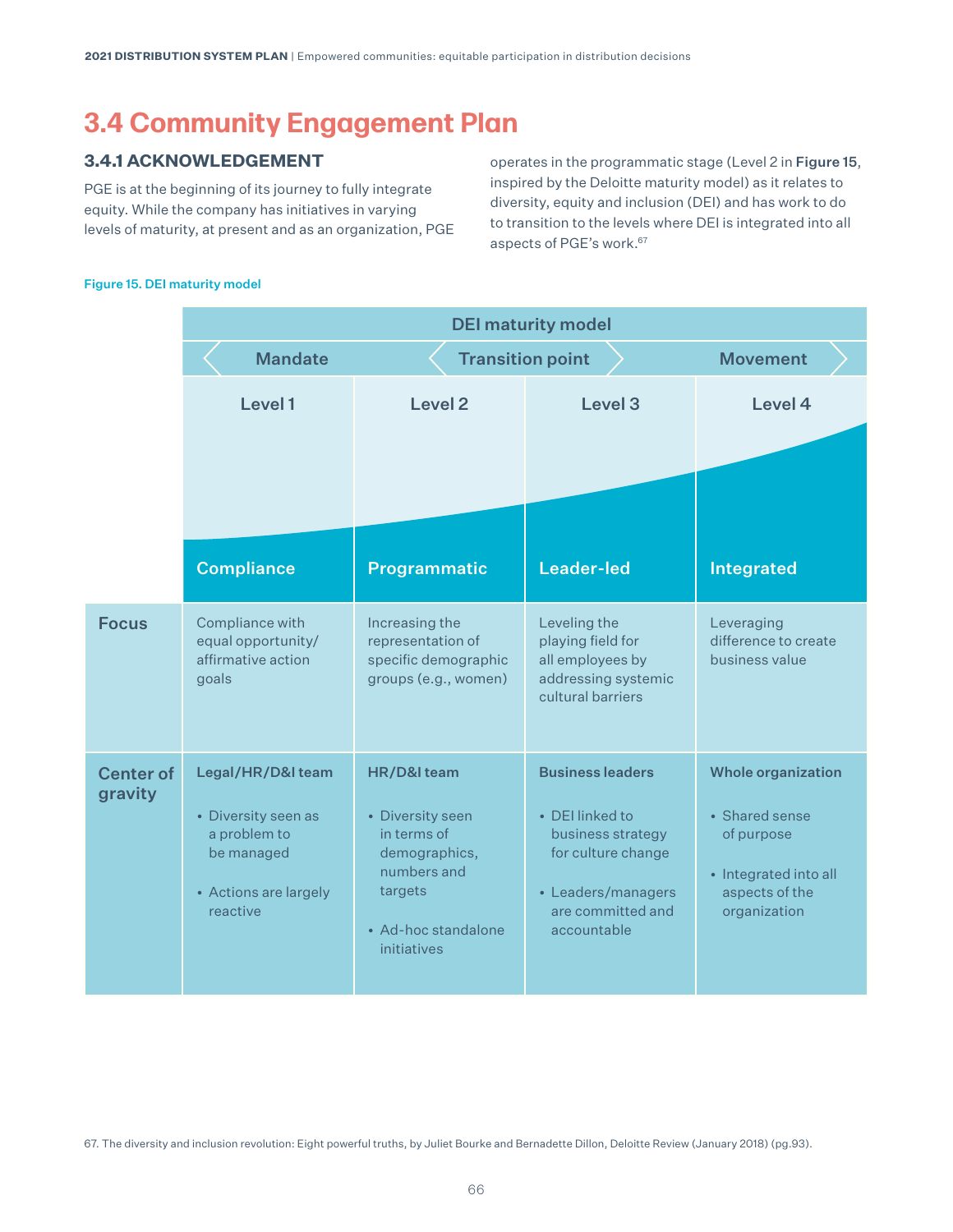PGE partnered with UniteOR, CEP and CCC to develop, facilitate and synthesize findings from two pilot workshops designed to engage BIPOC, immigrant and refugee and low-income communities in Oregon. The information that follows is based on and inspired by their work. The DSP Community Engagement Best Practices and Recommendations report created by these organizations is cited throughout this plan.68

CBOs have long-standing relationships and trust in the communities PGE serves and are in the best position to garner candid feedback from customers. PGE contracted with these organizations to inform the activities required to engage communities effectively and meaningfully, and to assist with integrating findings and recommendations from their outreach on PGE's behalf into the DSP Community Engagement Plan.

# **3.4.2 PURPOSE**

Community engagement helps build bridges that enable decision-makers to actively work with those impacted by projects, design more effective and inclusive solutions, and get better results. Community Engagement Plans

are iterative and intentionally not prescriptive, as PGE understands that community engagement practices need to be flexible and responsive. Therefore, PGE envisions this plan to be a living document that evolves as needed along with the energy landscape and industry.

This plan is intended to serve as a framework for community engagement in the DSP and be a standalone document that could also be leveraged in future planning and engagement work at PGE.

As illustrated in Table 14, the Community Engagement Plan begins with the identification of its goals, objectives and desired outcomes for achieving the goals of the DSP. The plan then highlights the best practices and recommendations provided by CBOs involved in the community-lead workshops during the development of Part 1 of our DSP. These are foundational to the PGE community engagement framework and subsequent planning strategies sections. The last section of this plan details the results and suggestions from PGE's community-led workshops, as well as how PGE will incorporate them into its DSP Part 2 community engagement planning process.

| <b>Focus area</b> | Goals                                                                                                                                                                                                                                                | <b>Objectives</b>                                                                                                                                                                                                                                                                                                                                                                                                                                                                      | <b>Desired outcomes</b>                                                                                                                                                                                                                        |
|-------------------|------------------------------------------------------------------------------------------------------------------------------------------------------------------------------------------------------------------------------------------------------|----------------------------------------------------------------------------------------------------------------------------------------------------------------------------------------------------------------------------------------------------------------------------------------------------------------------------------------------------------------------------------------------------------------------------------------------------------------------------------------|------------------------------------------------------------------------------------------------------------------------------------------------------------------------------------------------------------------------------------------------|
| Competency        | • Build skills and resources<br>that help PGE address<br>its gap in competency in<br>community engagement<br>and operationalizing<br>equity.<br>• Ensure transparency and<br>accountability.<br>• Value community<br>engagement as a<br>partnership. | • Adopt a long-term<br>orientation to this work<br>by ensuring resources<br>to maintain ongoing<br>relationships with the<br>community.<br>• Budget for collaboration<br>with community-based<br>partners to ensure that<br>community engagement<br>processes center on the<br>needs, strengths and<br>desires of communities.<br>• In NWA, Part 2, ensure<br>frequent communication,<br>feedback loops, follow-<br>through, early and<br>often engagement and<br>transparent reports. | • Build durable, long-<br>lasting and mutually<br>beneficial relationships<br>with community partners.<br>After relationships<br>are cultivated, work<br>toward partnership<br>with CBOs representing<br>environmental justice<br>communities. |

#### Table 14. Goals, objectives and outcomes

68. Research Justice Institute, Coalition of Communities of Color. 2021. Distribution Systems Planning (DSP) Community Engagement Best Practices and Recommendations — Available at: [portlandgeneral.com](https://portlandgeneral.com/about/who-we-are/resource-planning/distribution-system-planning)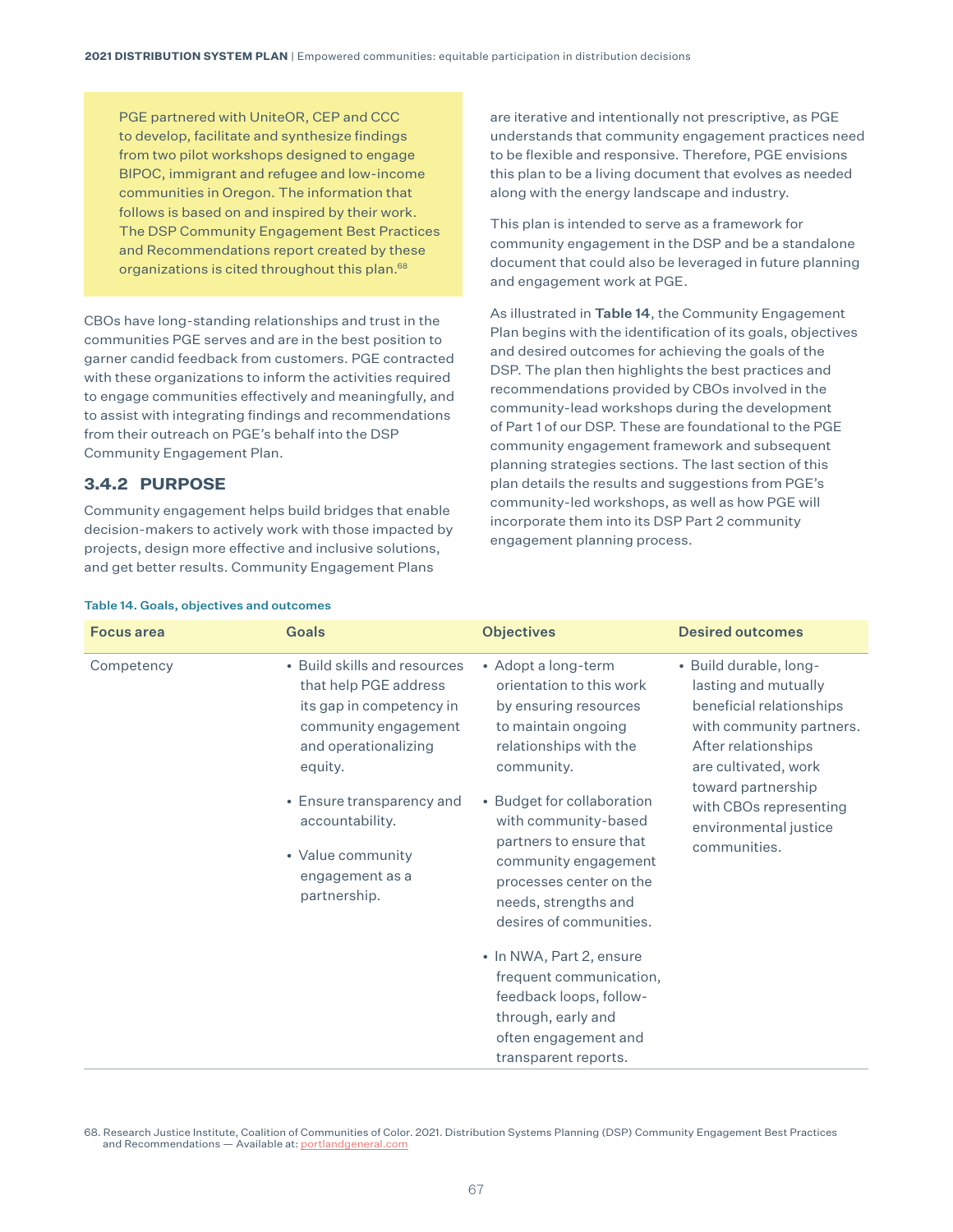| <b>Focus area</b> | <b>Goals</b>                                                                                                                                                                                                     | <b>Objectives</b>                                                                                                                                                                                                                                                                                                                                                                                                                                                                                                         | <b>Desired outcomes</b>                                                                                                                                                                                   |
|-------------------|------------------------------------------------------------------------------------------------------------------------------------------------------------------------------------------------------------------|---------------------------------------------------------------------------------------------------------------------------------------------------------------------------------------------------------------------------------------------------------------------------------------------------------------------------------------------------------------------------------------------------------------------------------------------------------------------------------------------------------------------------|-----------------------------------------------------------------------------------------------------------------------------------------------------------------------------------------------------------|
| Activate          | • Center meaningful<br>participation of<br>environmental justice<br>communities.<br>• Foster CBO ecosystem.                                                                                                      | • Allocate the appropriate<br>amounts of time,<br>resources and budget<br>to ensure quality<br>engagement processes.<br>• Provide energy<br>information that is<br>accessible, relevant and<br>approachable ahead of<br>asking for input.<br>• In NWA, Part 2, advocate<br>for representation on HB<br>2021 Community Benefit<br>and Impact Advisory<br>Group (CBIAG), build<br>CBO capacity/resources<br>via financial assistance<br>and pursue direct<br>community engagement<br>as a complement to CBO<br>partnership. | • Foster procedural equity.<br>• Enable members of<br>environmental justice<br>communities to<br>contribute and<br>be involved in a<br>meaningful way.                                                    |
| Data              | • Implement community-<br>centered engagement<br>best practices.<br>• Rely upon a diversity<br>of data (GARE Tool,<br>Step #2) and diversity<br>of research (including<br>both quantitative and<br>qualitative). | • Uphold best practices<br>and recommendations<br>provided by CBOs.<br>• Ensure engagement is<br>informed by data and<br>tailored to the needs<br>and interests of affected<br>communities.                                                                                                                                                                                                                                                                                                                               | • Understand community<br>energy needs, desires,<br>barriers and interest in<br>clean energy planning<br>and projects and where<br>opportunities exist.<br>• Achieve "intentional<br>representativeness." |

#### <span id="page-14-0"></span>Table 14. Goals, objectives and outcomes (continued)

# **3.4.3 BEST PRACTICES**

### **3.4.3.1 Recommendations from Community Energy Project**

Popular education is an active learning process that raises social awareness, stimulates critical and creative thinking, and leads to action for social change. It's based on the idea that people are the experts in their own lives and everyone, including the facilitator, can learn from one another on any given topic. Educators and organizers who use popular education should always start with what people already know and build on it.69

In partnership with UniteOR, CEP introduced many popular education elements to the DSP community workshops. Workshops were held for six hours across two days, allowing for a significant amount of time for storytelling, interactive activities and deeper understanding, which leads to deeper conversations. CEP provided the baseline knowledge and relevancy, while UniteOR led people into deeper thinking about each topic.

CEP takes a specific approach to community education with the Interpretive Method, which focuses on being accessible, relevant and approachable.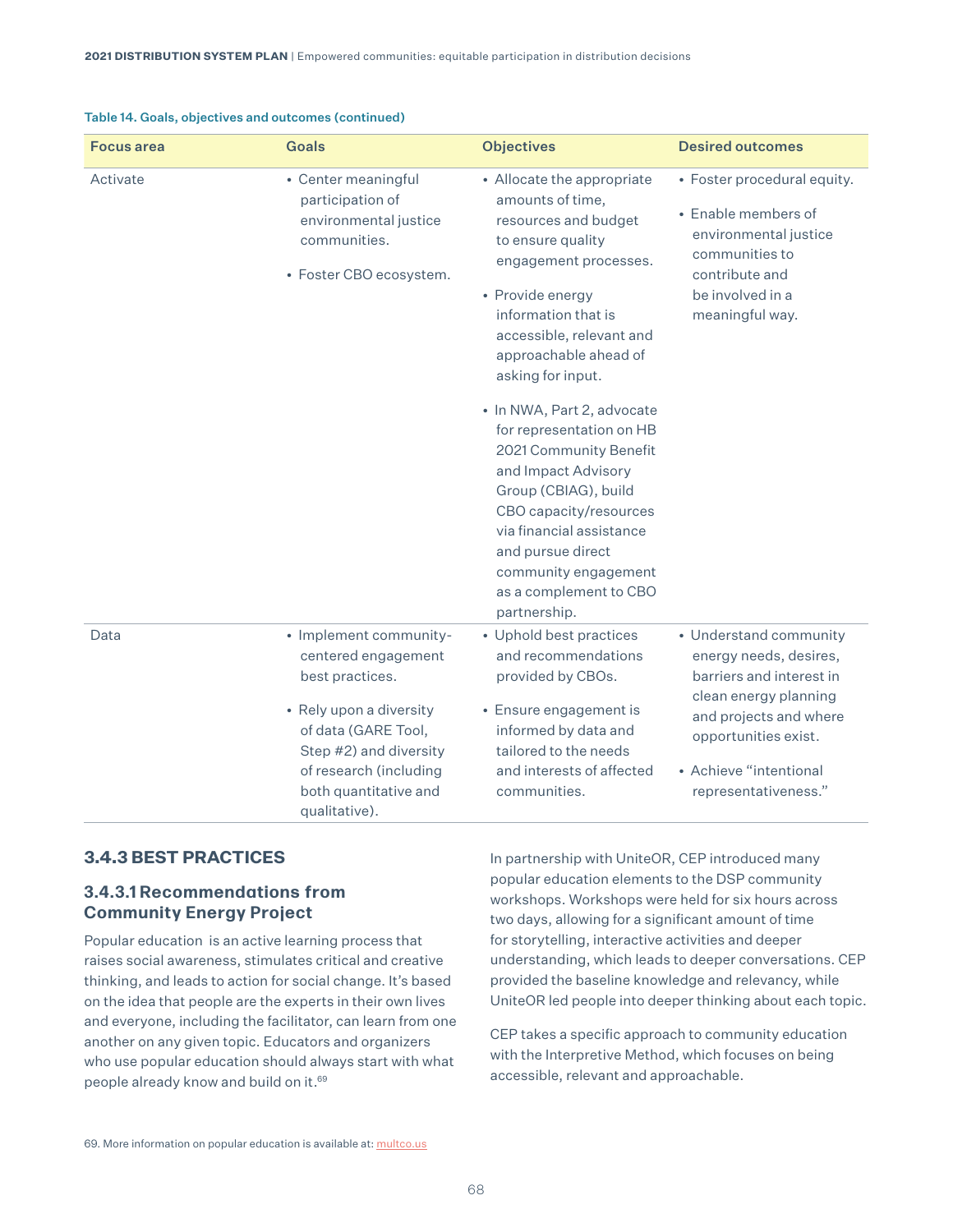### **3.4.3.1.1 Accessible**

- Translation into both lay terms and the preferred languages of participants and accessibility for deaf and hearing-impaired participants (captioning and/or American Sign Language interpretation)
- Multi-sensory approach to serve multiple languages, literacy levels and learning styles (e.g., images, tactile opportunities, written and spoken)
- Digital and physical space accessibility (see Section 3.4.3.1.4 on COVID-19 considerations)
- Scheduling based on times that work best for participants, not what's most convenient for presenters
- Easy registration, reminders and follow-up
- Content broken into themes and sub-themes for easy learning
- Third-grade reading level content for the most efficient understanding
- Cultural competence to ensure events are not scheduled during holidays and celebrations and food is not offered during fasts; recognition that some languages (e.g., Somali) are more spoken than written

#### **3.4.3.1.2 Relevant**

- Starting points at which participants understand concepts and expanding through examples and analogies, rather than starting from scratch
- Topics that are important to participants and information they want to know and value
- Ways to take immediate action
- Storytelling that allows participants to connect more with the content to better understand it and with one another to share wisdom, insight and advice

#### **3.4.3.1.3 Approachable**

- Respectful treatment of participants as intelligent people who are ready to learn about a new topic, with the understanding that some may know less than others
	- While it is recommended to aim for a third- to eighthgrade reading level, do not treat participants as if they are elementary school students, since people at all education levels understand new concepts when presented this way.
- Awareness that teaching adults is not the same as teaching children
- Acknowledgement that participants are the experts of their own lived experiences
- Space for participants to share their own tips, tricks and ideas with PGE and other participants
- Encouraging questions and inviting participants to answer (prizes in person are a great motivator)
- Dynamic, engaging presentations that show PGE values being in this space
- The ability for participants to leave whenever they want; they need to want to be present and participatory
- Well-trained presenters who can command the audience
- Well-prepared and practiced presenters to show the value on participants' time
- Flexible and welcoming environment that never shames people for being late, jumping ahead, asking simple questions or not understanding content

#### **3.4.3.1.4 COVID-19 considerations**

The pandemic altered the way CEP normally would have conducted workshops. There are elements to digital and physical workshops to be considered. CEP serves far more people through its workshops when they're able to meet in person, showing that the digital divide can be enormous for those who have low incomes or far less experience with digital formats, such as seniors.

#### **3.4.3.1.5 Digital workshops**

- Access to technology; laptops with data plans were provided to participants who did not have them
- Experience with technology; online formats mean technical troubleshooting and time spent explaining how to use the tools
- Session recording that was easy to do and made content available for later review
- Closed captions that, while flawed, can be easily provided to accommodate hearing impairment and learning styles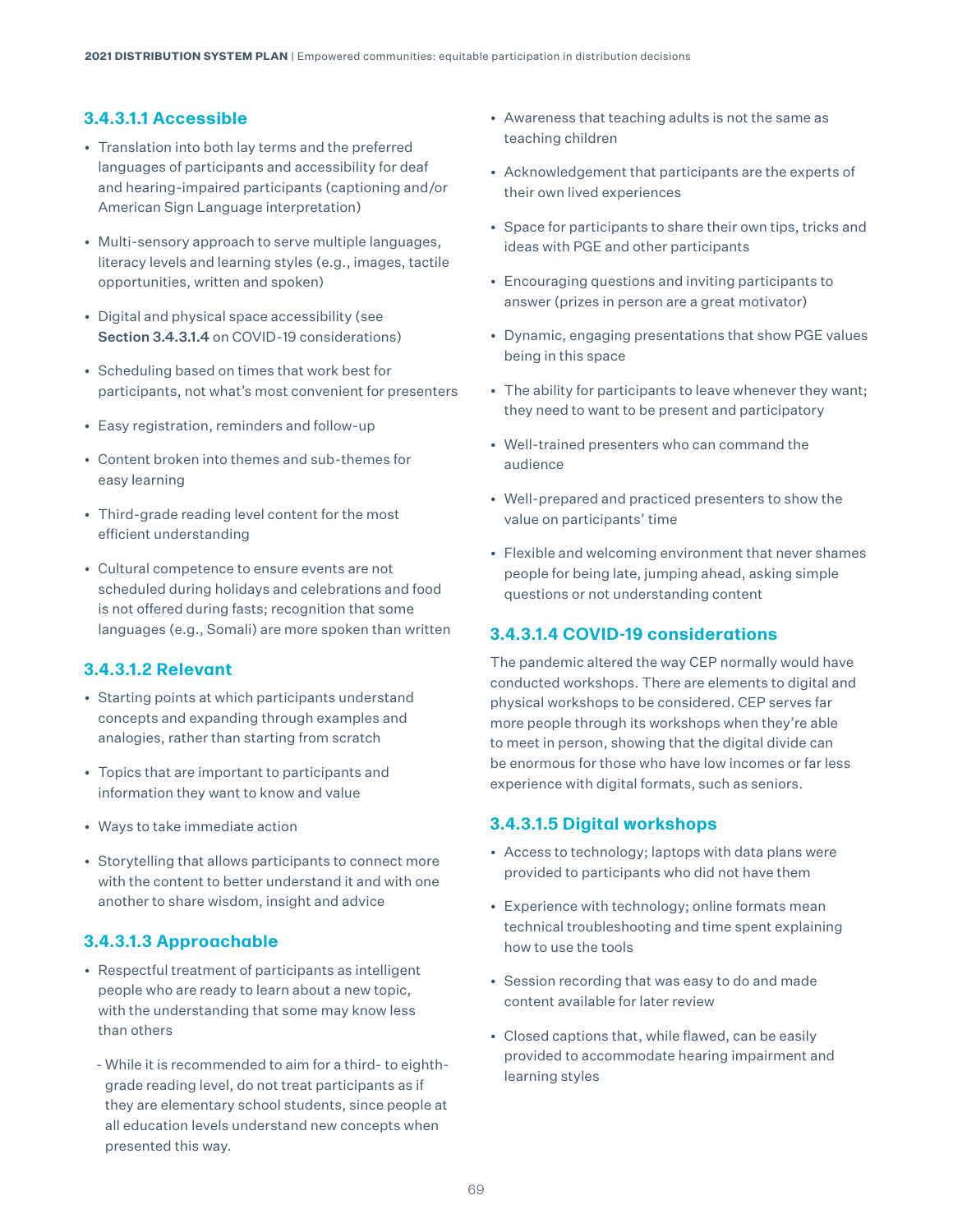• Interpretation divided into rooms

#### - Pros:

- Interpretation is provided, making workshops more accessible overall
- Simultaneous translation is possible, rather than back-and-forth, which doubles the time of content delivery, is chaotic and can reduce engagement overall
- Content, messages and Q&A can all be in the participant's native language
- Cons:
	- Pacing/timing can be difficult for the primary presenter, who may feel the need to rush or skip important information to keep up
	- The audience is separated into two or more groups, which silos them by language and makes it harder to take notes, track questions and manage messages
	- Workshops provided fully in one language are almost always preferred by presenters and audience members
- Recognition that digital workshops lack opportunity for tactile learning experiences
- Acknowledgement that digital workshops may be too difficult for some groups, and those groups will miss out

#### **3.4.3.1.6 Physical (in-person) workshops**

- Safe and familiar locations consider spaces they're used to, such as schools if working with parents or a community space if working with people in a multifamily housing building
- Spaces easily accessible via public transit
- Spaces that meet ADA requirements
- Spaces that are welcoming and inclusive (be thoughtful when scheduling at places of worship, locations with political affiliations or in or near government agencies)
- Food and beverages provided
- Child-friendly spaces or childcare options/stipends provided
- Ability for people to eat together during breaks and lunches for more informal and fun bonding and storytelling

#### **3.4.3.1.7 Budget considerations**

In-person meetings require the budget for additional items, compared to digital or virtual formats.

#### **3.4.3.1.8 Digital workshop considerations**

- Mailing information and stipends
- Devices/data plans for accessibility
- Upgraded Zoom accounts to accommodate multiple rooms for different languages and settings that allow for closed captioning
- Possible IT support

### **3.4.3.1.9 Physical (in-person) workshop considerations**

- Mileage and transportation/transit stipends
- Food, props and prizes
- Additional time for commuting, set-up, take-down and other location prep
- Possible rental fees for spaces

### **3.4.4 DSP COMMUNITY ENGAGEMENT BEST PRACTICES AND RECOMMENDATIONS REPORT (APPENDIX H)**

PGE's work with UniteOR, CEP and CCC led to reflections and recommendations that informed our community engagement framework and planning. In addition, learnings from the DSP community workshops that were convened on PGE's behalf as well as their recommendations based on their expertise and experience with vulnerable communities were synthesized into a report that is referenced in the following sections.

#### **3.4.4.1 Community engagement recommendations**

Include the following items in the budget for community engagement:

- At least four to six months of planning in partnership with CBOs for outreach, recruiting, event planning (if inperson) and coordination with interpreters, facilitators and back-end support, such as transportation, food and childcare
- Stipends for all participants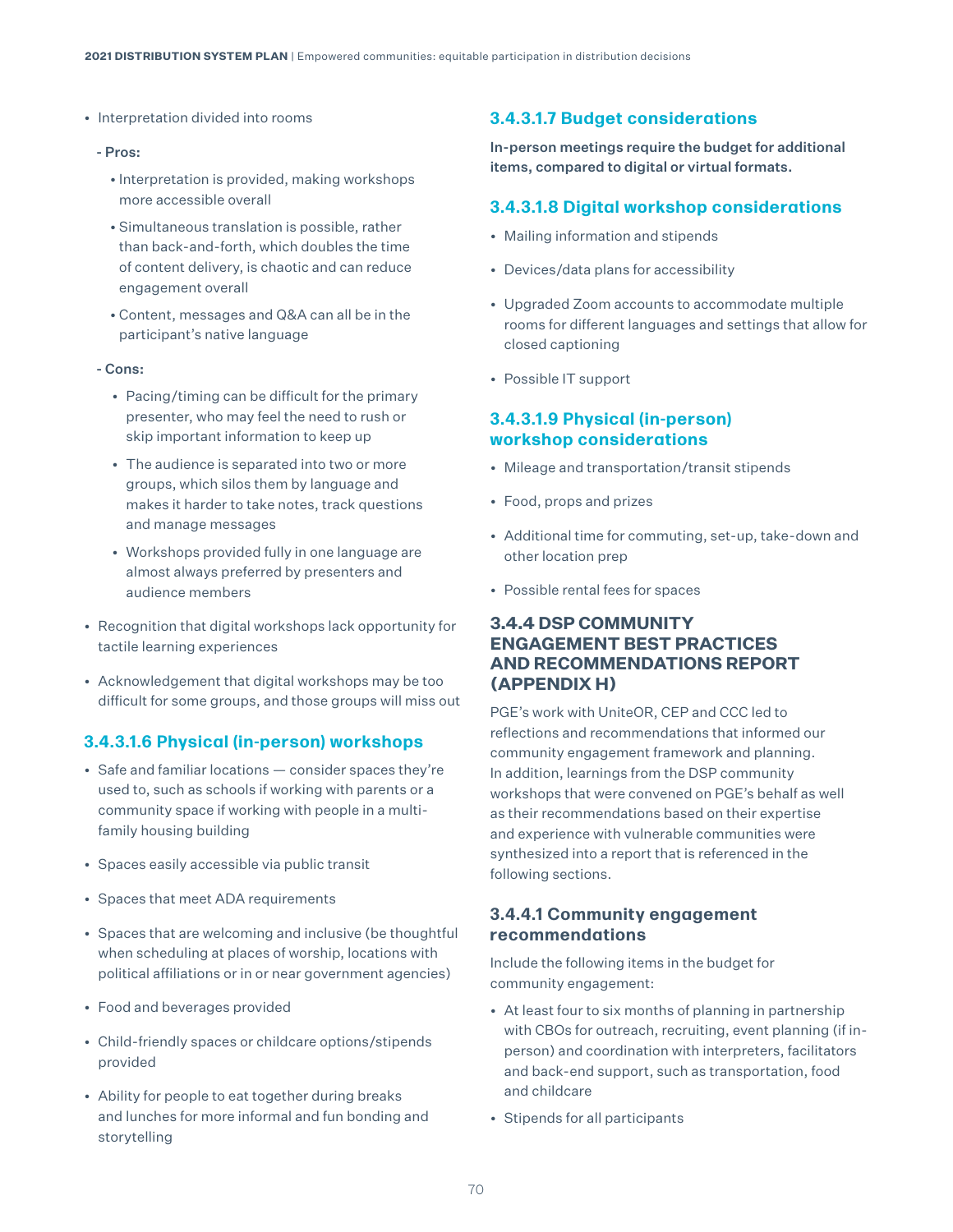- Funds for possible future re-engagement (e.g., sharing outcomes and vetting feedback with partners and community members/participants)
- Preparation and practice with interpreters (based on UniteOR's model)
- Community-based feedback loops
- Community engagement findings to share with community members and explanation of how those findings are influencing future decision-making
- Pre-workshop survey/evaluation to gauge expectations versus experience
- Terms/glossary to make technical information more accessible

Collect disaggregated demographic data using the REaL-D format (race, ethnicity, language and disability) and SOGI format (sexual orientation and gender identity; SOGI forms are still being drafted and vetted). The REaL-D format is lengthy, so depending on the data collection context, consider at least including the race and ethnicity questions and categories on participant evaluation tools/surveys to better capture the demographic diversity of participants.70

#### **3.4.4.1.1 Workshop approach**

- Ensure technical information is accessible and interpreters are available. Provide technical/digital support and incorporate interactive and discussion-based content.
- Present information that is relevant to community members' lived experiences.
- Foster trust- and relationship-building with historically marginalized communities.
- Enable and invest in community-led organizations and processes.

#### **3.4.4.1.2 Workshop reflections**

- Set aside time before the workshop for technology tutorials and plan for technology troubleshooting.
- Begin the workshop with stories, which allow for people to connect early in the session.
- Center the focus through a lens of environmental justice (EJ); for example, how can PGE's goals be balanced with EJ goals?
- Use a popular education model (which encourages a high degree of participation from everybody) by using trivia, polls or a Jeopardy-style format in which participants are given answers first and must guess the questions.
- Include various pauses and prompts to give participants time to process and relate.
- Discuss goals, actions and advocacy efforts around climate resiliency, EJ and energy issues at different levels, including personal, community and institutional/governmental.
- Include action items early on and provide information about CBOs with resources.
- Integrate energy-related resources throughout the workshops and allow time to discuss.
- Set aside time to discuss strategies for reducing the energy burden and energy consumption and how communities can access renewable energy sources at lower rates.
- Learn from the community by asking, "What tips and tricks do you have?"
- Include more community-based examples of climate resiliency (such as the California microgrid).
- Invite and involve more CBOs in the workshops.
- Provide more clarity about why these conversations are needed now. What laws and regulations are important to know about?

#### **3.4.4.2 Importance of demographic data**

There are many technical reasons to have demographic data; for example, to understand language and accessibility needs. However, gathering detailed demographics is also vital in the practice of data justice because it makes those who are marginalized visible, thus making institutions more accountable. Institutional research has a long history of being either exploitative or neglectful of marginalized communities.<sup>71</sup> In a time of increased awareness of the power of data, researchers need to ensure that their data is serving communities rather than extracting from them and potentially using data in ways that harm marginalized communities. This means collecting information on race/ethnicity, sexual orientation and gender identity, as well as disability, immigration, refugee status and socio-economic status. All these factors not only influence how participants may interact and react to the workshops, but also assist PGE and partners in understanding which communities need more intentional outreach.

70. More information about REaL-D is available at: **[oregon.gov](https://www.oregon.gov/oha/OEI/Pages/REALD.aspx)** 

<sup>71.</sup> Taylor, Linnet. 2017. "What is data justice? The case for connecting digital rights and freedoms globally," Big Data & Society, July-December 2017:1-14.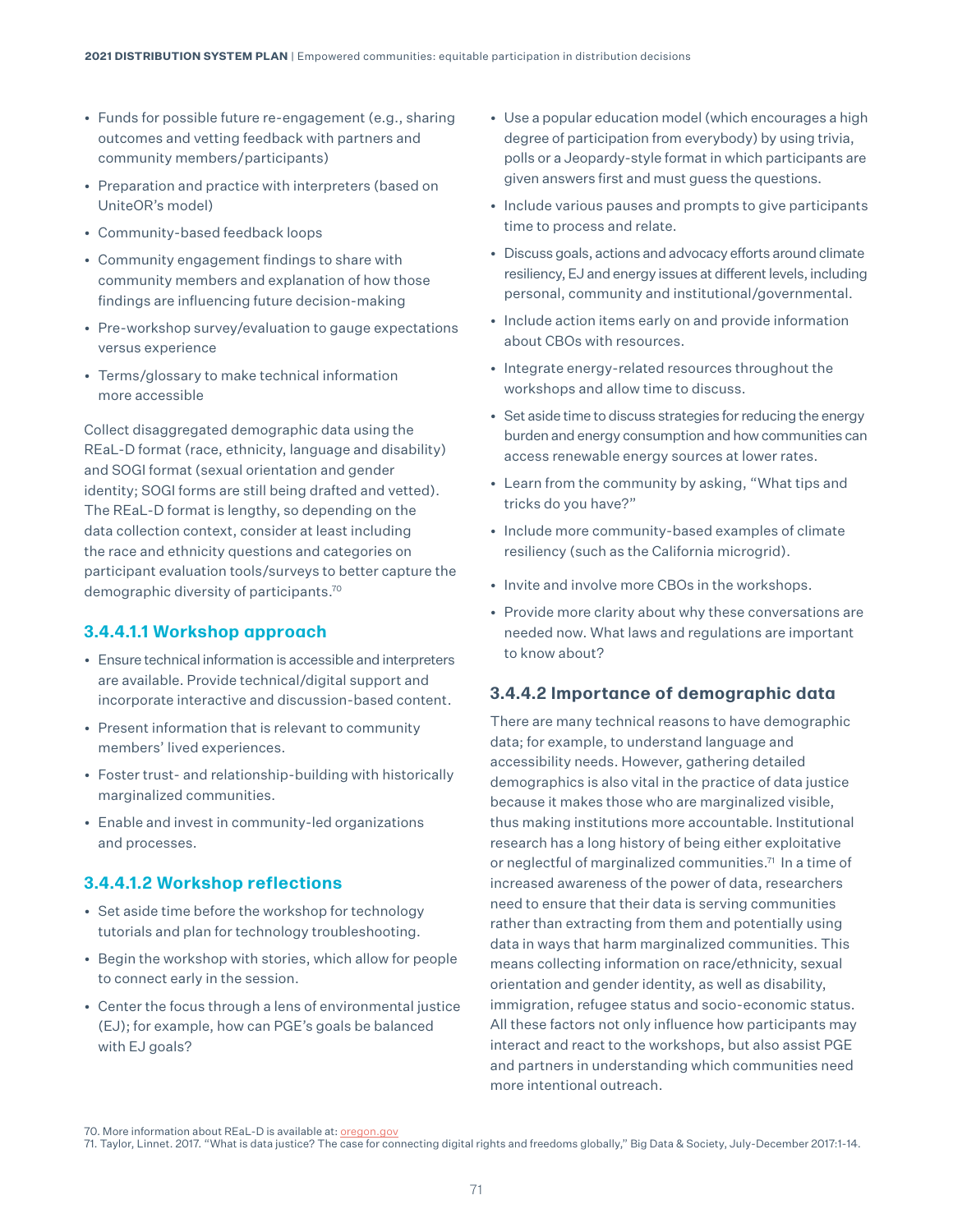# **3.4.5 PGE COMMUNITY ENGAGEMENT FRAMEWORK**

Based on lessons learned, PGE's approach to community engagement in the DSP and future planning and investment efforts prioritize quality engagement by taking the following actions:

- Listen and communicate.
- Use data.
- Ensure budget.
- Ensure relevancy.
- Ensure time.

Throughout the life of a project, continuous application of an equity lens must be applied both to the internal and external work. PGE has a responsibility to identify disproportionate adverse effects that a project may have on any community, but particularly for EJ communities. As a guide to this work, PGE will use the GARE racial equity tool to integrate equity into operations and decision-making. This tool offers critical questions in each of its six steps, intended to integrate explicit considerations of racial equity into projects, programs, policies and budgets.

### **3.4.5.1 GARE racial equity tool**

# **STEP#1**

#### Proposal:

What is the policy, program, practice or budget decision under consideration? What are the desired results and outcomes? (Focus on impact.)

# **STEP# 2**

#### Data:

What's the data? What data is missing? What are the limits associated with the data that is missing? What story does the data tell?

# **STEP# 3**

#### Community engagement:

How have communities been engaged? Are there opportunities to expand engagement?

# **STEP#4**

#### Analysis and strategies:

Who will benefit from or be burdened by the proposal? What are the strategies for advancing racial equity or mitigating unintended consequences?

### **STEP# 5**

Implementation: What is the plan for implementation?

### **STEP# 6**

Accountability and communication: How will you ensure accountability, communicate and evaluate results?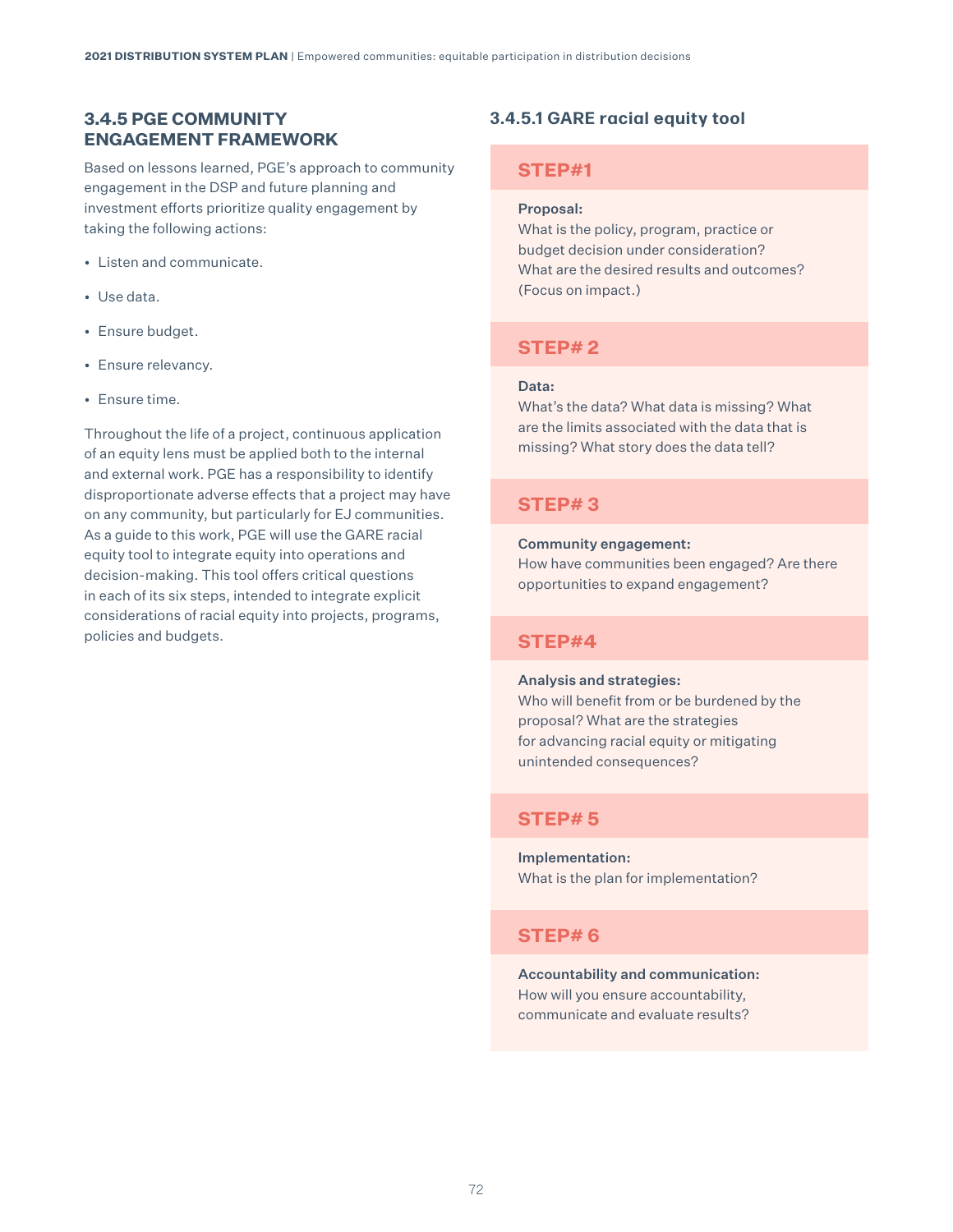As part of this process, PGE must identify ways in which the communities' needs and desires inform planning, investment and implementation. In planning community engagement activities (e.g., listening sessions, workshops), it is important to center the needs, strengths and desires of communities throughout the process. Designing programs and solutions with affected communities (instead of for them) produces better outcomes.

The Movement Strategy Center's Spectrum of Community Engagement to Ownership provides further guidance. Communities will be engaged at various levels of the spectrum pre-, mid- and post-implementation. PGE intends to defer to communities wherever and whenever possible. This builds trust with our communities and fosters participatory planning and advances communitydriven solutions.

Engagement will come only after PGE has identified communities geographically and their impacts. PGE must also determine the level of engagement needed and develop an understanding of the communities (data can inform this understanding, but alone is not enough). Partnering with community-based and culturally-specific organizations is crucial to building trusted relationships, learning from communities and understanding their needs, strengths and desires.

Quality engagement is ongoing and needs adequate investment. This includes budget, time and people. In addition to proper time allocation, it is necessary to invest in the resourcing of people to support the engagement work (internal community outreach and engagement staff). Compensation for all engagement participants is mandatory. Community time, input and expertise must be provided through stipends, supply of childcare and translation.

Meaningful participation is key to engagement success. Success for participants is defined by their experience and perceived value of the time they invested. Community wisdom must be valued in the engagement process, and PGE must seek to integrate these diverse perspectives in project decision-making. Transparency and accountability (describing how input is used or not used, ensuring results are communicated back, and explaining who is making these decisions) in the engagement process is necessary. Throughout the life of a project, continuous application of a racial equity lens must be applied both to the internal and external work. PGE has a responsibility to identify disproportionate adverse effects that a project may have on any community, but particularly for EJ communities.

# **3.4.5.2 Planning strategies**

The following strategies are intended to guide the implementation of the PGE community engagement framework.

### **3.4.5.2.1 Listen and communicate**

PGE must ensure transparency, clarity and accountability through effective and ongoing communication.

- Create a safe and inclusive space for all participants by establishing community agreements and ensuring there are protocols and processes in place if agreements are broken.
- Inform communities who the decision-makers are and what their input and involvement can influence.
- Build multiple feedback loops into the engagement plan, as well as the project's communication plan, to ensure results are reported back to the community in a transparent, relevant and accessible manner.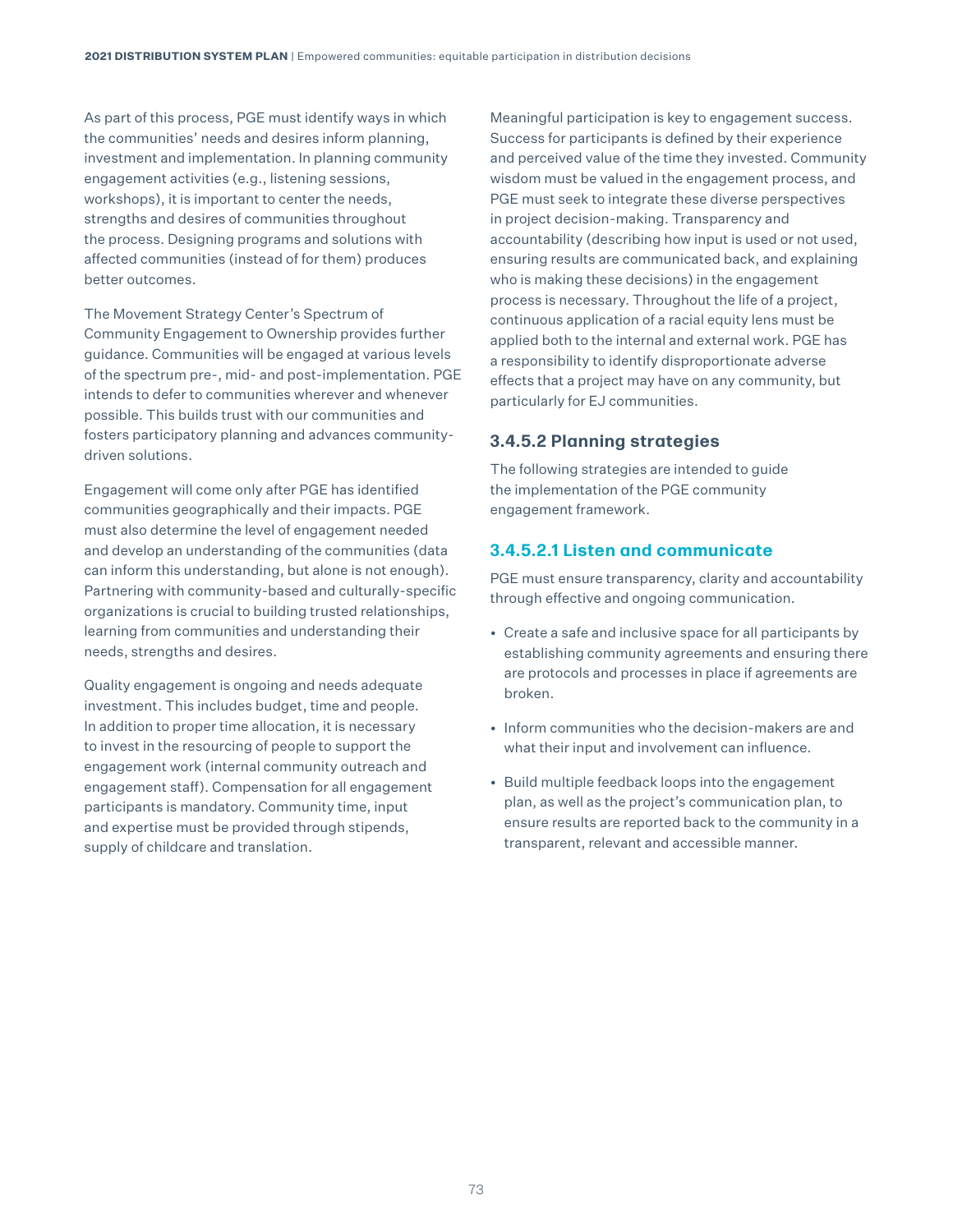# **3.4.5.2.2 Use data**

Data is essential to informing projects and programs and allows for assessment of the desired outcomes. PGE must ensure that data is leveraged to inform strategies and results. The company must use data to develop performance measures that allow program monitoring and improve the understanding of communities, trends and needs.

- Inventory data to assess whether the needed data is available and at the appropriate level; identify gaps and how to address them.
	- This inventory should include learnings from previous community engagement efforts. What has PGE already learned from community members? How is PGE incorporating and tracking community-informed changes within the organization?
	- PGE should research the history, culture, past plans and other needs of impacted communities and review these findings with community members (and/ or organizations) who have the institutional and historical knowledge.
- Use demographic data to identify which groups have been engaged and who is missing.
	- PGE should collect disaggregated demographic data using the REaL-D format (race, ethnicity, language and disability) and SOGI format (sexual orientation and gender identity; SOGI forms are still being drafted and vetted). The REaL-D format is lengthy, so depending on the data collection context, consider at least including the race and ethnicity questions and categories on participant evaluation tools/surveys to better capture the demographic diversity of participants.
- Develop mechanisms of evaluation that are focused on impact and answer the following questions:
	- Quantity: How much did PGE do?
	- Quality: How well did PGE do it?
	- Is anyone better off?
- Use performance measures to monitor of the success of actions that have a reasonable chance of influencing indicators and contributing to success.
- Evaluate each community engagement process from both a PGE and community perspective and use feedback and lessons learned to inform future efforts.

### **3.4.5.2.3 Ensure budget**

PGE must ensure the appropriate allocation of time, people and budget for community engagement in planning and pre-development of projects.

- Budget and prioritize resources to engage with EJ communities and ensure people have the competencies, understanding and experience to engage with historically excluded, underserved and underrepresented communities.
- Budget for collaboration with community-based partners to ensure that community engagement processes center the needs, strengths and desires of communities. Community-based partners and organizations have a deep understanding of the current engagement context, including the challenges and opportunities in various types of engagement (e.g., remote/online and culturally appropriate processes). CBOs also understand the amount of time and money it takes to genuinely engage communities. CBOs have invested resources into building long-standing relationships and trust with communities; however, engagement is an ongoing process, rather than a one-off, and conducting outreach for any new project requires significant resources.
- Allocate at least four to six months of planning in partnership with CBOs for outreach, recruiting, event planning (if in-person) and coordination with interpreters, facilitators and back-end support, such as transportation, food and childcare.
- Build in additional time buffers to adjust plans as needed, address newly identified concerns and account for changes to political and/or regulatory context.
- Budget for stipends that compensate all participants for their time, expertise and input, including language interpretation and translation services, food and childcare (if in-person).
- Reserve budget for possible re-engagement with community (e.g., sharing outcomes and vetting feedback).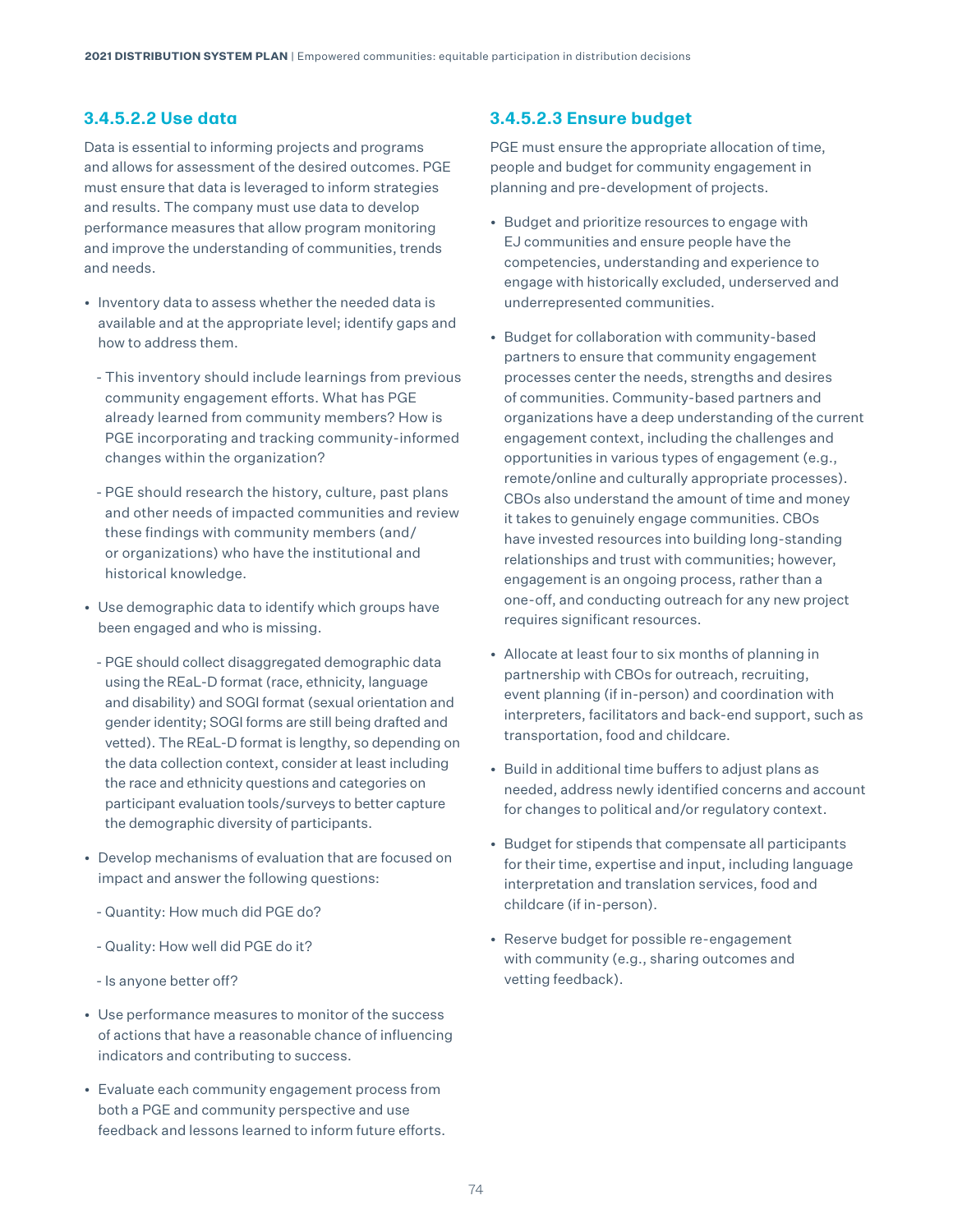# **3.4.5.2.4 Ensure relevancy**

PGE must ensure engagement activities are informed by community-centered best practices and are tailored to the needs of each community.

- Ensure participants have clarity around why they are being asked to engage, what the benefit to their engagement is and why it matters to PGE and the topic or concept.
- Offer information in an accessible, relevant and approachable way that provides participants with the context needed to fully participate.
	- Ensure translation needs are met and language is nontechnical.
	- Allow for multiple language translations, literacy levels and learning styles.
	- Make the engagement process as easy as possible (e.g., removing barriers and sending reminders).
	- Provide examples that participants can build on and relate to.
	- Focus on topics that are important and valued by participants.
	- Incorporate calls to take action where appropriate and provide supporting resources.
	- Use a popular education model (which encourages a high degree of participation from everybody) by using trivia, polls or a Jeopardy-style format in which participants are given answers first and must guess the questions.

#### **3.4.5.2.5 Ensure time**

PGE must challenge the all-too-familiar sense of urgency by ensuring that there is adequate time to enable engagements and activities that achieve their intended outcomes.

- Set aside time during activities to discuss related issues that are relevant to participants and provide context for how they connect with energy (e.g., energy burden or climate-related recent events).
- Incorporate storytelling and allow participants the space to share their experiences and offer wisdom (e.g., tips and tricks for staying cool or warm).
- Offer energy-related resources throughout the engagement activity and ensure time to discuss.
- Design activities with intentional pauses and prompts to allow time for participants to process and relate to the content being shared.
- Treat participants with respect by being flexible and welcoming; never shame participants for being late, entering discussions at a different place of understanding or leaving early.

#### **3.4.6 RESULTS AND LEARNINGS FROM PART 1 DSP PILOT COMMUNITY WORKSHOPS**

#### **3.4.6.1 Part 1 community engagement**

PGE partnered with UniteOR, CEP and CCC to develop, facilitate and synthesize findings from two pilot workshops designed to engage BIPOC, immigrant and refugee and low-income communities in Oregon. The workshops are part of community engagement activities that utility agencies are required to perform by the OPUC's DSP guidelines. These workshops were held on Saturday, May 22, and Sunday, May 23, and each lasted for three hours (9 a.m. to noon). Participants were provided with a \$250 stipend for attending both workshops.

The feedback and recommendations collected from participants and partner teams (CCC, UniteOR and CEP) were synthesized and shared with PGE via the DSP Community Engagement Best Practices and Recommendations report, prepared by the Research Justice Institute at the CCC. The following results and suggestions are excerpts from this report.

#### **3.4.6.2 Part 1 community workshop results**

Sample size: The outreach sample size (composed of the community members who completed the registration survey) was 46. The total number of participants who engaged with either the first or second workshop was 35. The workshop on day one had 32 attendees, day two had 21 and a total of 18 participants attended both.

Data collected: Demographic data was collected from participants at registration and on the day one workshop post-survey. Participation from people who identify as LGBTQ+, people of color, those with disabilities, older adults and those within the Arab, Middle Eastern and Muslim communities was lacking in the workshops.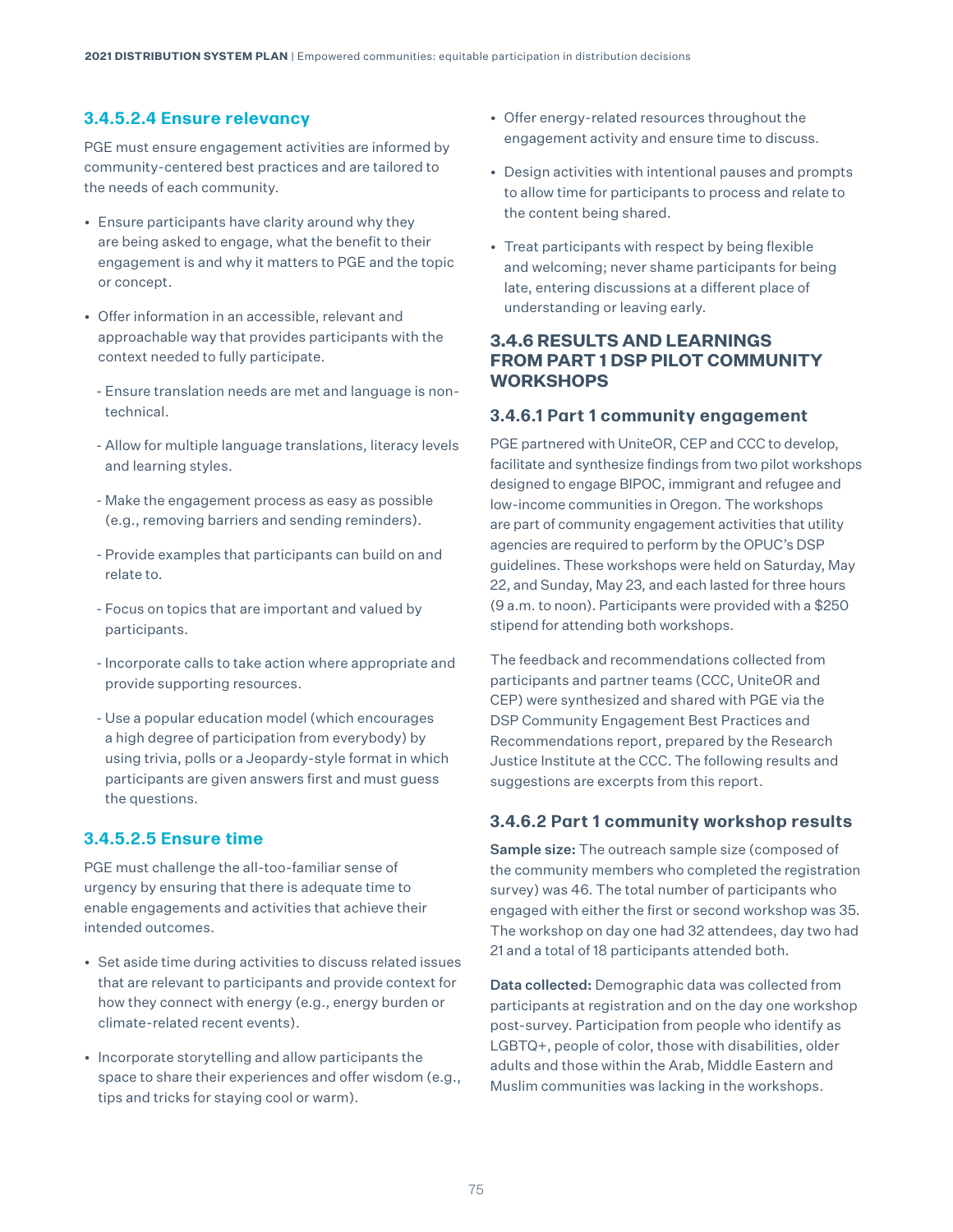Data sources and analysis: Participants completed three surveys; the analysis includes quantitative and qualitative data from each survey.

Highly rated topics among participants: After each day of the community workshops, participants were asked what topics were most useful. Many indicated that all topics were useful, but some topics were highlighted more than others. On day one, information about reducing and saving energy (including peak hours), where energy comes from (including the modern grid system), and the consequences of fossil fuels and benefits of renewable energy were valued by participants. On day two, valuable topics included microgrids and examples of energy-resilient communities and the connection with institutional or structural conditions, how to reduce energy use, strategies for saving energy and other environmental resources. Many participants indicated that they were previously not aware of the topics discussed in the workshops. This highlights the importance of accessible introductory workshops for community members.

Community effects and needs regarding energy systems: Participants were asked about how the topics affected them and their communities. Participants indicated many ways in which climate change, energy costs and other factors influenced their communities. Some of the most repeated examples include communities still reeling from recent natural disasters such as wildfires, communities surviving disasters through mutual aid, but not having the resources to prepare for or prevent future disasters, and energy efficiency not being accessible for all renters.

Participants spoke about a range of needs. These include more community-centered education and resources on energy savings, communities' need to be alleviated from cost barriers to resources in renewable energy, weatherization and smart technology, support in utility payments (for communities still reeling from COVID-19), and more government and corporate agencies addressing climate change and its effects on vulnerable communities. In addition, vulnerable communities (such as low-income, rural and BIPOC communities, renters and those who work outside) need more support in energy saving and protection from climate change. A workshop participant was quoted as saying, "I do think it is important not to just put the [climate change] burden on communities, but also hold governments and corporations accountable. It is more like a top-down approach."

#### Participant suggestions for future workshops:

Co-creating a brave space with community members of different backgrounds, languages and abilities is a difficult feat that requires time to practice, reflect and reconfigure.72 Many participants gave positive feedback, which reflects the efforts of UniteOR and their partners. However, even among experts in community organizing, there is always room for improvement, which was reflected by the participants as well. Some suggestions were addressed in the day two workshop. For example, many participants on the day one workshop mentioned having difficulties understanding the presentation due to language barriers. This was addressed in the day two workshop by adding a slide better explaining how to use the interpretation features on Zoom. Additionally, participants also requested having more interactive learning and engagement tools during the presentation. This was addressed by adding more online learning tools, such as JamBoard, during the day two workshop.

Participants wanted more information about energy in different systems, such as community and institution, and about efforts to address energy and climate burden among vulnerable communities across the nation. Participants also requested more resources on energy-saving techniques, examples of energy-resilient communities and educational opportunities, so they can be more informed and make better energy decisions. What is most apparent from these comments is that community members need more engagement through CBOs, more information about energy and climate change in their communities and more investment from companies like PGE. Workshops like these are rare for marginalized communities, and due to this they are often left out of important decisions. However, this exclusion does not have to continue, and through these workshops, PGE has been able to provide recommendations to change that practice.

72. Brave Space: A brave space is a space where participants feel comfortable learning, sharing and growing. A brave space is inclusive to all races, sexes, genders, abilities, immigration status and lived experiences. More information available at: [rooseveltufsd.org](https://www.rooseveltufsd.org/site/handlers/filedownload.ashx?moduleinstanceid=3566&dataid=4472&FileName=Creating_A_Brave_Space.pdf)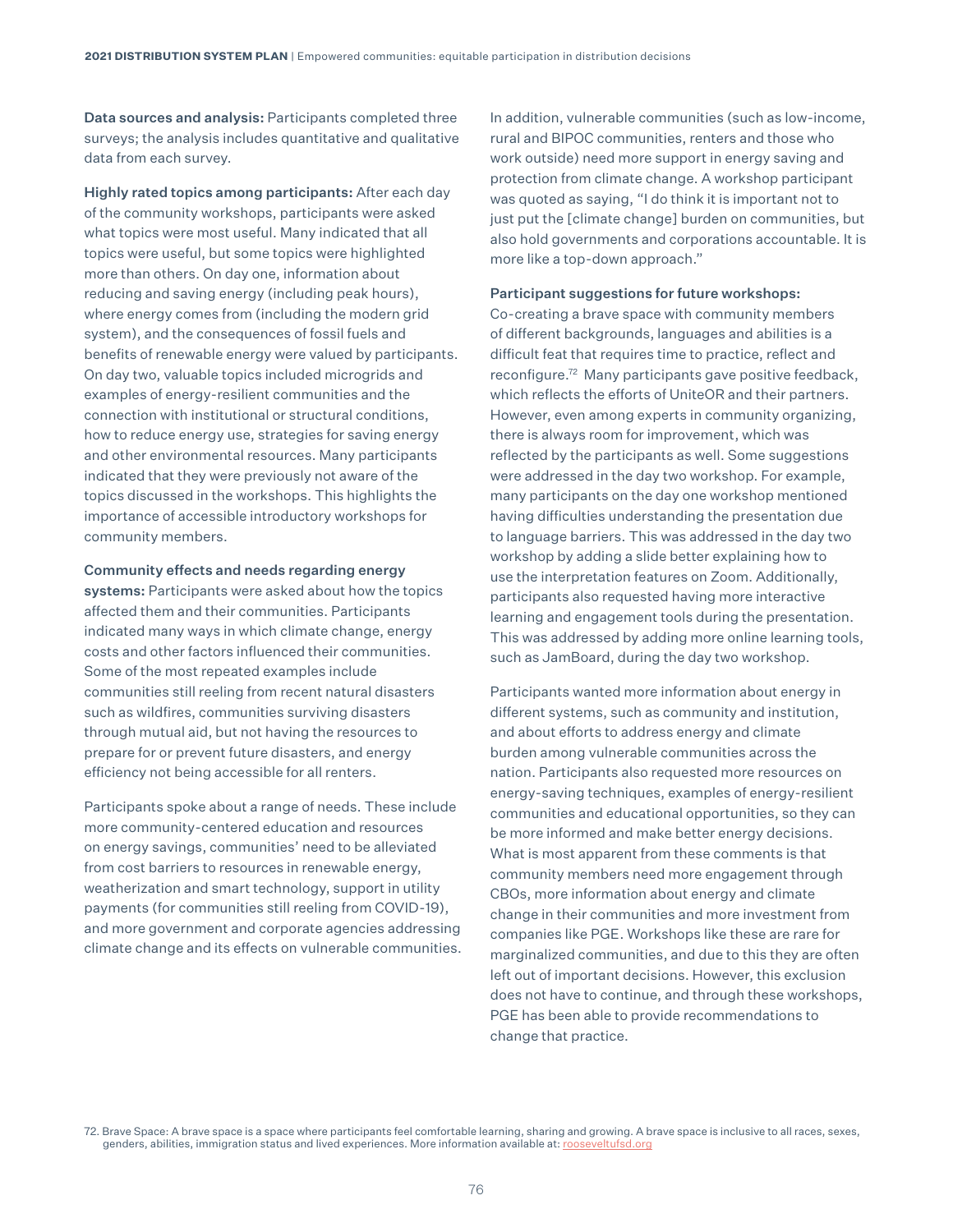# **3.4.6.3 Planning for Part 2 DSP pilot community engagement**

In addition to leveraging the PGE community engagement framework and ensuring best practices are applied, PGE will also incorporate the results and suggestions of Part 1 community workshop participants. The following outlines how those results and suggestions will be addressed in the Part 2 pilot community engagement process.

- Although PGE sought to be intentional in fostering the diversity of voices and recognizes this effort as significant, there is still a substantial amount of work that needs to be accomplished to reach all communities. Specifically, this includes Native American tribal communities, LGBTQ+ communities, people of color, seniors and people with disabilities who have not been engaged (or properly represented) in the UM 2005 process thus far. It is the intention of PGE to prioritize reaching the communities that have not been engaged thus far by identifying community partners that have existing relationships with these communities and seeking consultation on how to best reach and engage them.
- As PGE plans for the next phase of DSP, the company will think more expansively about the topics for community engagement as well as the resources PGE can provide. This includes additional communitycentered education and resources on energy savings and addressing the cost barriers in renewable energy, weatherization and smart technology, the impacts of COVID-19 on communities, and climate change protection for vulnerable communities and individuals. PGE will seek to incorporate a broader array of relevant and timely topics and resources into future workshops and engagement activities.
- Finally, PGE seeks further partnership with previously involved and additional CBOs to help continue to reach and meaningfully engage marginalized communities, identify their needs and include their perspectives and input in future planning.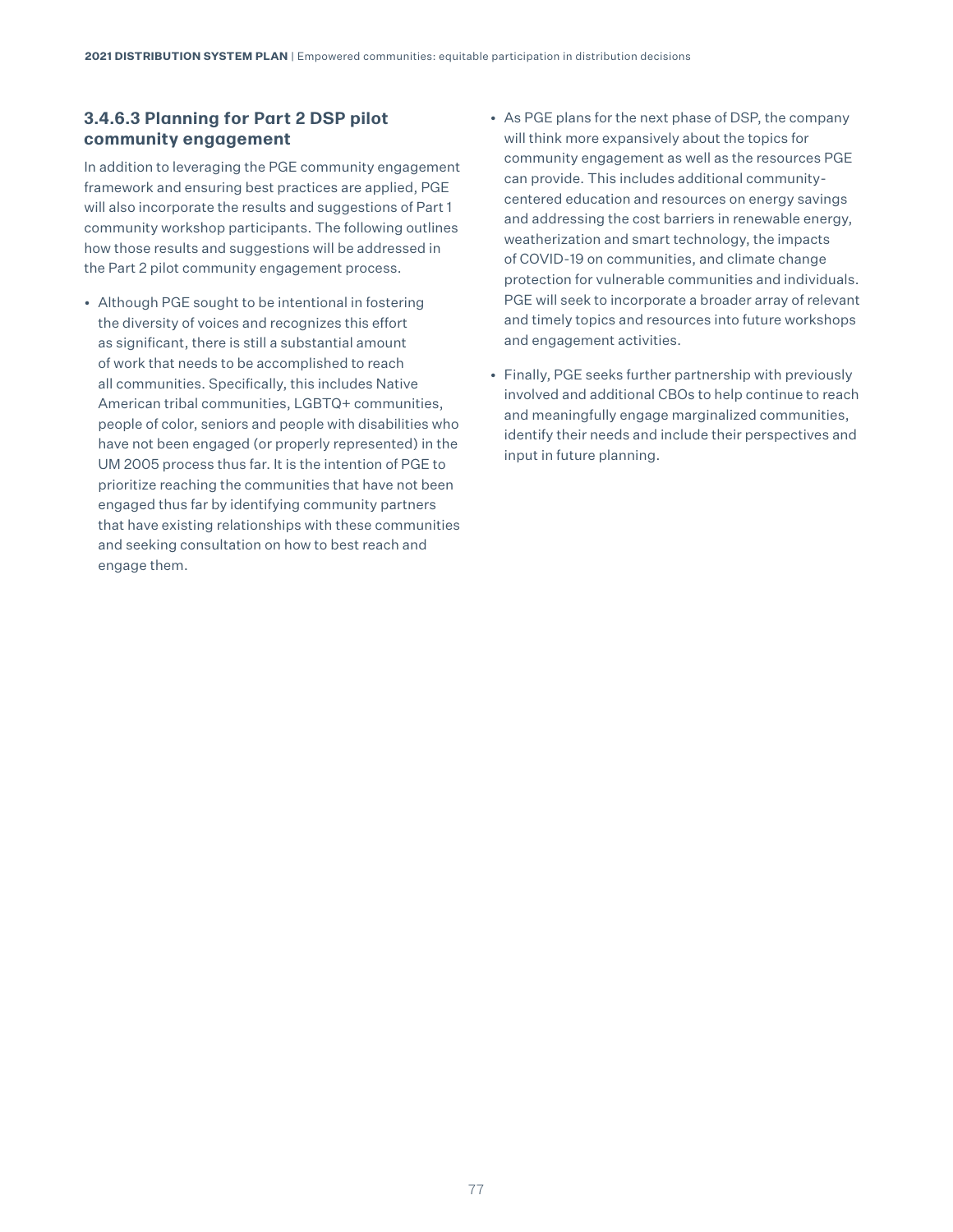# <span id="page-24-0"></span>**3.5 Community engagement learnings to date**

| <b>Requirement area</b>            | Learnings                                                                                                                                                                                                                                                                                                                            |
|------------------------------------|--------------------------------------------------------------------------------------------------------------------------------------------------------------------------------------------------------------------------------------------------------------------------------------------------------------------------------------|
| Baseline data                      | • To better understand the needs and wants of the communities PGE serves, it must first<br>understand where environmental justice communities live, work and play.                                                                                                                                                                   |
|                                    | • PGE may begin to identify these communities by examining demographics or attributes<br>that include income, race/ethnicity, age, disability, language spoken and heat type.                                                                                                                                                        |
|                                    | • A map and its dimensions enable PGE, partners and communities to apply a human-<br>centered approach to grid topology and planning.                                                                                                                                                                                                |
| Hosting capacity<br>analysis (HCA) | • The HCA is a tool upon which a community needs analysis may be based in a subsequent<br>phase, so it is important to carefully consider the screens applied to this data.                                                                                                                                                          |
|                                    | • Staff guidance states that pilot concept proposals should be reasonable and meet the<br>guidelines, even if the individual proposal may not be cost-effective, likely because<br>screens like cost-effectiveness may have the unintended consequence of disqualifying<br>certain locations and perpetuating structural inequities. |

#### Table 15. Community engagement lessons

#### **3.5.1 ENGAGING ALONG THE SPECTRUM**

Effective planners know that designing programs and solutions with affected communities (instead of for them) produces better outcomes. In the Connectivity Means Community presentation "Distribution System Planning for Humans," presenters noted five approaches to engagement: inform, consult, involve, collaborate and defer to. Staff subsequently requested that each of these approaches be incorporated into a robust Community Engagement Plan and ongoing process.

As referenced in the "Centering on Communities" presentation by Verde and the Community Energy Project, the Movement Strategy Center's Spectrum of Community Engagement to Ownership guidance with respect to these recommended approaches is provided in [Figure 16](#page-25-0).<sup>73</sup> As stated, PGE intends to defer to communities wherever and whenever possible. Doing so empowers communities, fosters participatory planning and advances community-driven solutions.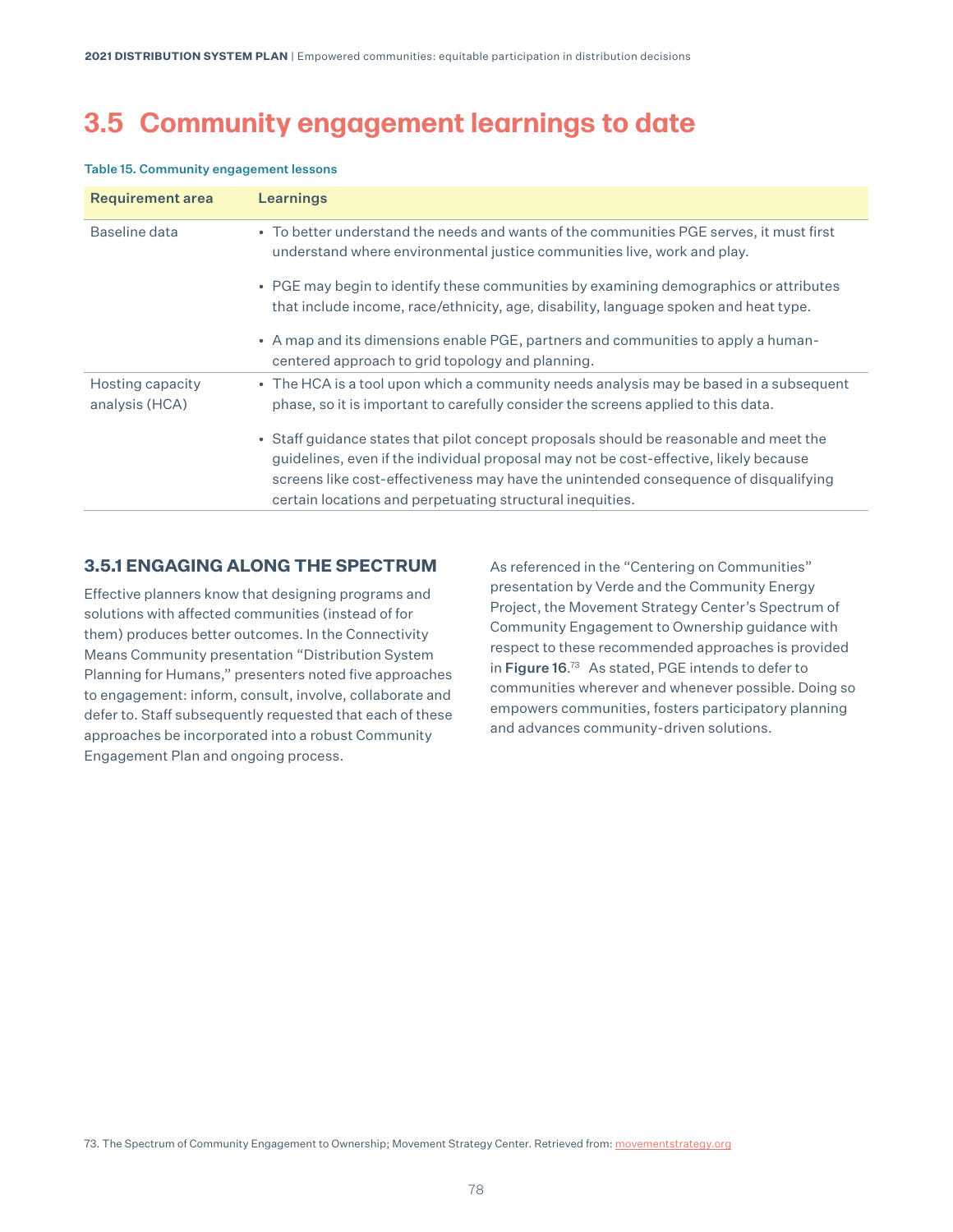| <b>Stance</b><br>toward<br>community | Ignore                                                 | Inform                                                   | <b>Consult</b>                        | <b>Involve</b>                                                                                      | <b>Collaborate</b>                                                                                          | Defer to                                                                                                                                                               |
|--------------------------------------|--------------------------------------------------------|----------------------------------------------------------|---------------------------------------|-----------------------------------------------------------------------------------------------------|-------------------------------------------------------------------------------------------------------------|------------------------------------------------------------------------------------------------------------------------------------------------------------------------|
| Impact                               | Marginalization                                        | <b>Placation</b>                                         | <b>Tokenization</b>                   | <b>Voice</b>                                                                                        | <b>Delegated</b><br>power                                                                                   | <b>Community</b><br>ownership                                                                                                                                          |
| Community<br>engagement<br>goals     | Deny access<br>to decision-<br>making<br>processes     | Provide the<br>community<br>with relevant<br>information | Gather input<br>from the<br>community | Ensure<br>community<br>needs and<br>assets are<br>integrated into<br>process and<br>inform planning | <b>Fnsure</b><br>community<br>capacity to play<br>a leadership<br>role in<br>implementation<br>of decisions | Foster<br>democratic<br>participation<br>and equity<br>through<br>community-<br>driven<br>decision-<br>making; bridge<br>divide between<br>community and<br>governance |
| <b>Message to</b><br>community       | Your voice,<br>needs and<br>interests do<br>not matter | We will keep<br>you informed                             | We care what<br>you think             | You are making<br>us think<br>(and therefore<br>act) differently<br>about the issue                 | Your leadership<br>and expertise<br>are critical to<br>how we address<br>the issue                          | It's time<br>to unlock<br>collective<br>power and<br>capacity for<br>transformative<br>solutions                                                                       |

#### <span id="page-25-0"></span>Figure 16. The Spectrum of Community Engagement to Ownership

PGE looks forward to transparent discussions with partners and community members that are grounded in the OPUC staff's approaches to engagement. Given the reality of both in-flight and planned projects, we envision different stages of engagement that are on a spectrum, occurring in parallel and informed throughout a given planning horizon. For example, engagement on long-term solution identification would be further to the right of the spectrum ("involve and collaborate") relative to in-flight projects that were planned prior to this proceeding ("inform and consult"). PGE supports engaging with communities early in the solution identification stage and will co-develop further criteria about the type and size of distribution investments that are shared through a tailored Community Engagement Plan process. We will also work with partners and stakeholders with location-based knowledge to identify who should be engaged, which types of projects they are interested in and what is most valuable to them. Additionally, PGE recognizes that "community" is not a monolith. Therefore, PGE requests that partners and stakeholders with locationbased knowledge help in identifying with whom PGE should engage.

Building relationships with community partners and seeking out opportunities to establish strategic partnerships that evolve from an inform to a defer to approach is key to PGE's long-term success. To do so effectively, we must consider the following value drivers in how it engages the following:

#### **3.5.1.1 Authenticity**

PGE seeks to build durable, long-lasting and mutually beneficial relationships with community partners. We will take the time to get to know these partners, including their mission and current and past efforts, as well as their relationships with environmental justice communities and other community organizations, their capacity and their resources. It's important to engage in transparent discussions, including specific goals around engagement, and clearly communicate intentions, while also being mindful of the capacity constraints of partners and communities and within PGE. Once a relationship is established, we seek to move toward building a partnership with CBOs and organizations representing environmental justice community members.